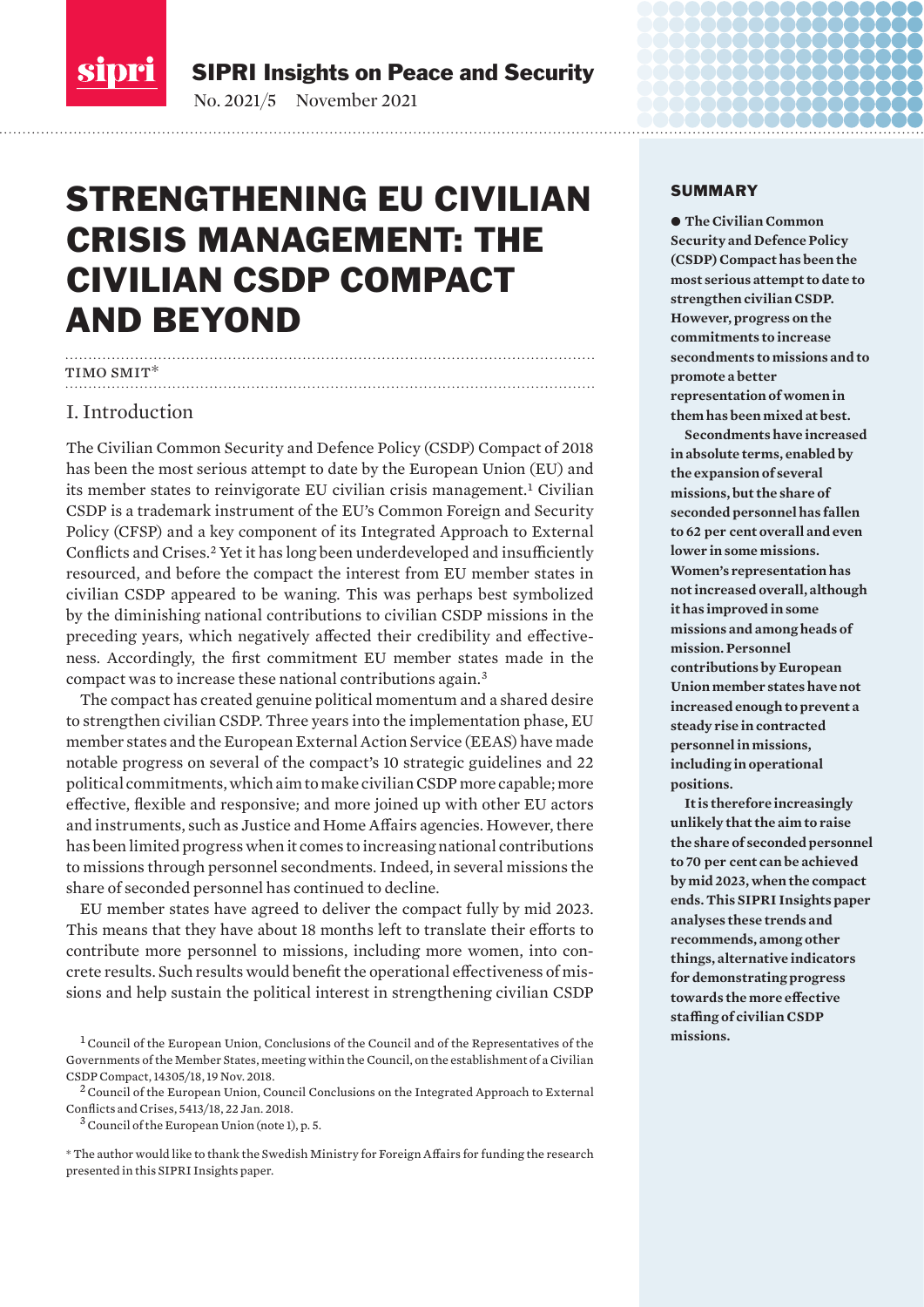| Europe                                                       | Middle East and North Africa                                                                      | Sub-Saharan Africa                                                       |
|--------------------------------------------------------------|---------------------------------------------------------------------------------------------------|--------------------------------------------------------------------------|
| EU Advisory Mission in Ukraine<br>(EUAM Ukraine, since 2014) | EU Advisory Mission in Iraq<br>(EUAM Iraq, since 2017)                                            | EU Advisory Mission in the Central<br>African Republic                   |
| EU Rule of Law Mission in Kosovo                             | EU Border Assistance Mission at the                                                               | (EUAM RCA, since 2020)                                                   |
| (EULEX Kosovo, since 2008)                                   | Rafah Crossing Point                                                                              | EU Capacity Building Mission in Mali                                     |
| EU Monitoring Mission in Georgia                             | (EUBAM Rafah, since 2005)                                                                         | (EUCAP Sahel Mali, since 2015)                                           |
| (EUMM Georgia, since 2008)                                   | EU Border Assistance Mission in Libya<br>(EUBAM Libya, since 2013)                                | EU Capacity Building Mission in Niger<br>(EUCAP Sahel Niger, since 2012) |
|                                                              | EU Police and Rule of Law Mission for<br>the Palestinian Territories<br>(EUPOL COPPS, since 2006) | EU Capacity Building Mission in Somalia<br>(EUCAP Somalia, since 2012)   |

| Table 1. EU Civilian CSDP missions active since the 2018 Civilian CSDP Compact, by region |  |  |  |  |
|-------------------------------------------------------------------------------------------|--|--|--|--|
|-------------------------------------------------------------------------------------------|--|--|--|--|

CSDP = Common Security and Defence Policy; EU = European Union.

*Note*: EUCAP Somalia was named EUCAP Nestor until 2017.

<span id="page-1-0"></span>**...............** 

*Source*: SIPRI Multilateral Peace Operations Database, accessed Nov. 2021, <https://www.sipri.org/databases/pko>.

beyond the compact. Indeed, thinking about a 'Civilian CSDP Compact 2.0' has already started at the EU level and in some member states.<sup>4</sup> The EU's forthcoming Strategic Compass for security and defence—which will provide political and strategic guidance for CSDP for the next five to ten years, including for crisis management—will certainly inform the development of a compact 2.0.<sup>5</sup> However, the parameters may also depend on the extent to which the current compact is implemented and what lessons are drawn from it.

This SIPRI Insights paper takes stock of the progress that has been achieved in the implementation of commitments by EU member states to: (*a*) increase national contributions to civilian CSDP (commitment 1) and raise the share of seconded personnel in missions to at least 70 per cent (commitment 3); and (*b*) promote a better representation of women in missions (commitment 16).<sup>6</sup> It builds on previous research published by SIPRI in 2019 and 2020 and on data from the SIPRI Multilateral Peace Operations Database.<sup>7</sup> The objective of this paper is to contribute to the transparency and accountability of the Civilian CSDP Compact and to provide analysis and policy recommendations on its implementation.

The paper is structured as follows. First, it focuses on efforts to raise the number and share of seconded personnel (section II); second, it focuses on efforts to promote women's representation (section III); and third, it considers national contributions towards these efforts and burden sharing among EU member states (section IV). It concludes by providing policy recommendations regarding the implementation of the relevant commitments of the compact (section V).

<sup>4</sup> Mavrakou, S., ['Compact 2.0: Integrating Civilian CSDP into the Strategic Compass](https://www.coe-civ.eu/fileadmin/user_upload/2021-08-26_coe_fft_paper_compact_2.0-strategic_compass.pdf)', European Centre of Excellence for Civilian Crisis Management, Aug. 2021.

<sup>5</sup> European External Action Service, '[Towards a Strategic Compass](https://eeas.europa.eu/sites/default/files/towards_a_strategic_compass.pdf)', Fact sheet, May 2021.

 $6$  Council of the European Union (note 1).

<sup>7</sup> SIPRI Multilateral Peace Operations Database, accessed Nov. 2021, <https://www.sipri.org/ databases/pko>. See e.g. Smit, T., '[Towards a more capable European Union Civilian CSDP](https://www.sipri.org/sites/default/files/2019-11/pb_1911_towards_a_more_capable_eu_civilian_csdp.pdf)', SIPRI Policy Brief, Nov. 2019; and Smit, T., '[Increasing member state contributions to EU civilian CSDP](https://www.sipri.org/sites/default/files/2020-11/pb_2011_csdp_compact_brief_1_civilian.pdf)  [missions](https://www.sipri.org/sites/default/files/2020-11/pb_2011_csdp_compact_brief_1_civilian.pdf)', SIPRI Policy Brief, Nov. 2020.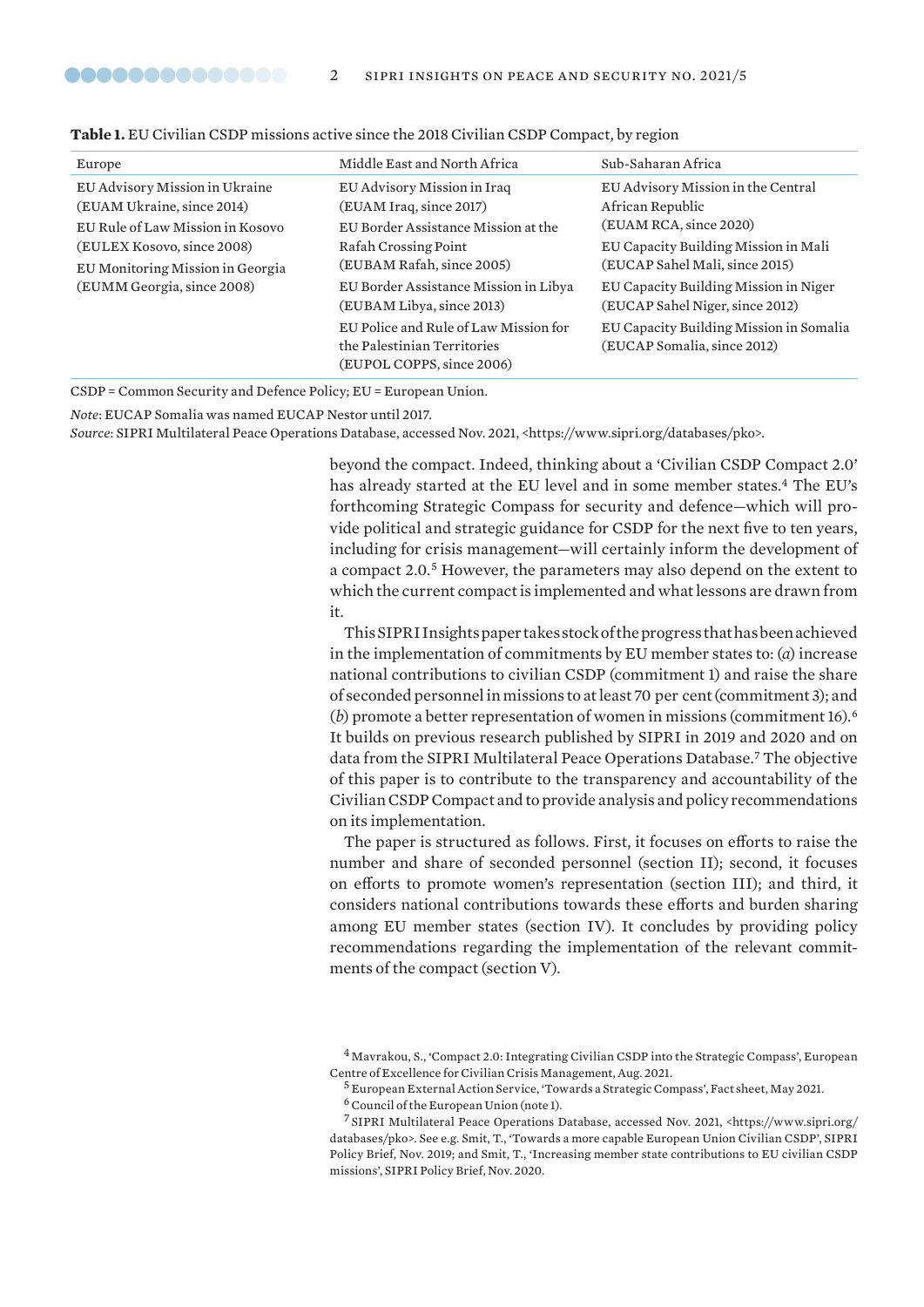# <span id="page-2-0"></span>II. Raising secondments to civilian CSDP missions

The EU has conducted 23 civilian CSDP missions since 2003, of which 11 have been active since the Civilian CSDP Compact (see table 1). The current missions are in Europe (Georgia, Kosovo and Ukraine), the Middle East and North Africa (Iraq, Libya and Palestine), and sub-Saharan Africa (Central African Republic, Mali, Niger and Somalia). They contribute to the strategic priorities of the EU in security and defence to: (*a*) respond to external conflicts and crises in order to promote peace and security; (*b*) strengthen the capacity of partner countries to support stabilization and enhance their resilience; and (*c*) protect the security of the EU and its citizens from threats that may originate from outside the union.<sup>8</sup> The latter include security challenges related to hybrid threats, cybersecurity, organized crime, terrorism and irregular migration. These challenges have become increasingly important focus areas of civilian CSDP missions, which have traditionally concentrated on strengthening the police and rule of law, confidence building and civilian security sector reform.<sup>9</sup> Most missions are doing this in support of host governments through training, advising, mentoring and monitoring. The only civilian CSDP mission that has had an executive mandate so far is the EU Rule of Law Mission (EULEX) in Kosovo, which has substituted and supported Kosovan authorities in the areas of the judiciary and law enforcement.

Civilian CSDP missions are part of the predominantly intergovernmental CFSP of the EU and therefore subject to the political authority of EU member states, which decide on all matters related to them based on unanimity. According to the Treaty of the EU, the capabilities of the missions should be provided by EU member states.<sup>10</sup> In theory, this means that mission personnel should be seconded and paid for by EU member states. Seconded personnel are often public servants, such as police officers, who can contribute skills and expertise to missions that may not be available outside public services. In practice, some mission personnel are contracted and paid for by the mission budget, which in turn comes from the EU budget. However, in the years leading up to the compact, civilian CSDP had become increasingly reliant on contracted personnel.<sup>11</sup>

Several of the compact's commitments therefore aim to increase the number and share of seconded personnel in the missions, either directly or indirectly. EU member states pledged to increase their national contributions to civilian CSDP (commitment 1) and collectively raise the number and share of seconded mission personnel to at least 70 per cent (commitment 3). EU member states agreed to prioritize seconded personnel in operational positions, who are doing the actual training, advising, mentoring and monitoring, among other things, of the missions. To make this possible, the compact includes commitments on: reducing bureaucratic, financial and legal barriers to secondment (commitment 2); capability

<sup>8</sup>Council of the European Union, [Implementation Plan on Security and Defence](https://eeas.europa.eu/sites/default/files/eugs_implementation_plan_st14392.en16_0.pdf), 14392/16, 14 Nov. 2016, pp. 2–3.

 $^{9}$  Karjalainen, T. and Savoranta, V., 'The EU's strategic approach to CSDP interventions: Building [a tenet from praxis'](https://www.fiia.fi/wp-content/uploads/2021/10/analysis11_the-eus-strategic-approach-to-csdp-internventions_tyyne-karjalainen-ville-savoranta-2.pdf), Finnish Institute of International Affairs (FIIA) Analysis no. 11, 20 Oct. 2021.

<sup>10</sup>Consolidated Version of the Treaty on the European Union, *Official Journal of the European Union*, [C326/13](https://eur-lex.europa.eu/resource.html?uri=cellar:2bf140bf-a3f8-4ab2-b506-fd71826e6da6.0023.02/DOC_1&format=PDF), 26 Oct. 2012, articles 42(1) and 42(3).

<sup>&</sup>lt;sup>11</sup> Smit, 'Towards a more capable European Union Civilian CSDP' (note 7).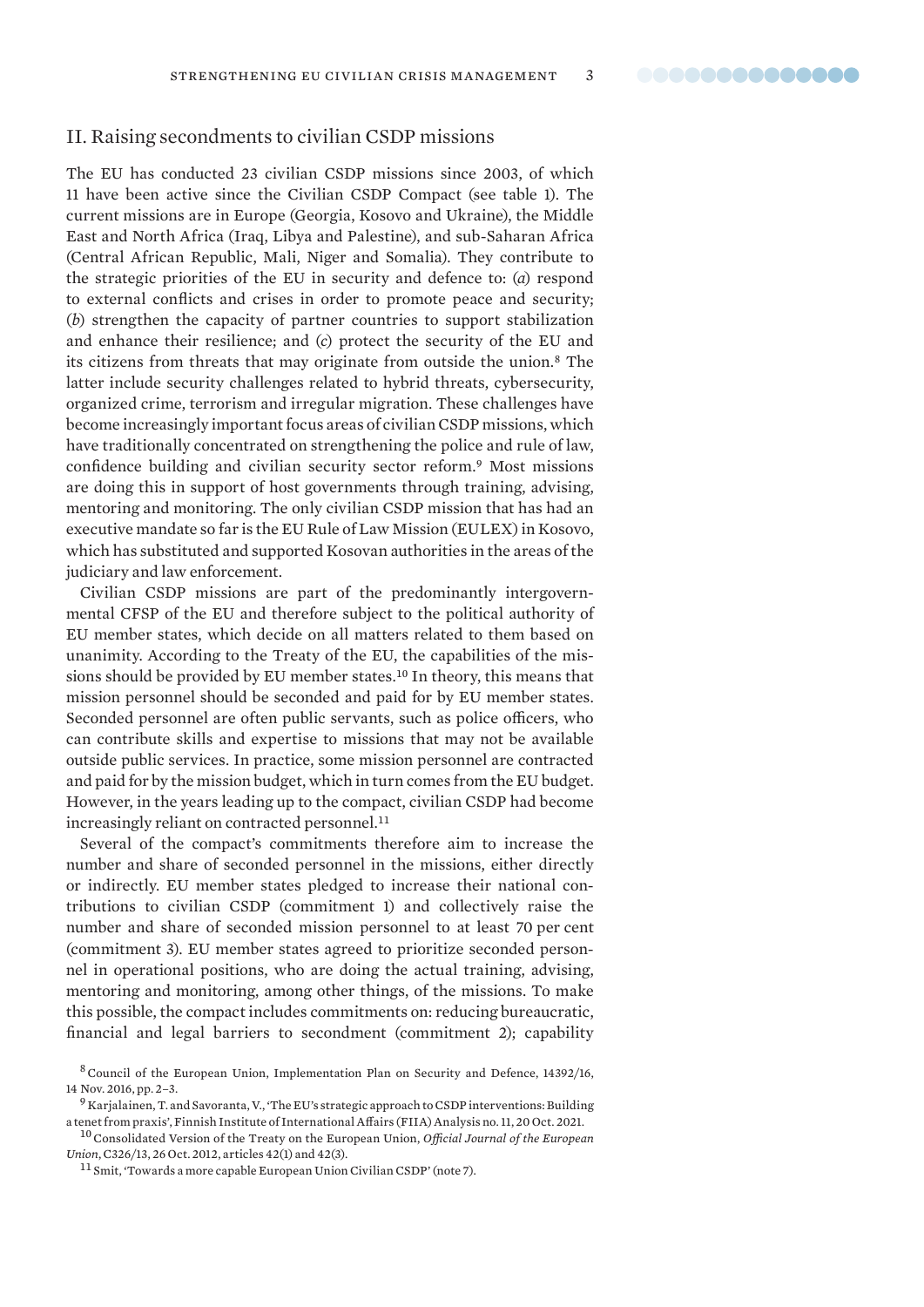

**Figure 1.** Number of authorized and actual personnel, by employment type, and share of seconded personnel in civilian CSDP missions, Dec. 2018–Aug. 2021

CSDP = Common Security and Defence Policy.

<span id="page-3-0"></span>00000000000000

*Source*: SIPRI Multilateral Peace Operations Database, accessed Nov. 2021, <https://www.sipri.org/databases/pko>.

development (commitment 4); time-limited secondments of specialized teams (commitment 6); and reviewing the EEAS recruitment policy and procedures for missions, as well as the employment status of contracted personnel (commitment 10).<sup>12</sup>

# **Increased secondments in absolute terms**

The number of seconded personnel concurrently deployed in missions is one of the most used performance indicators in EU communication about the implementation of the Civilian CSDP Compact. EU member states agreed to review implementation of the compact regularly and support it with a comprehensive communication strategy.<sup>13</sup> The EEAS issued 'suggestions for common master messages' to this end in July 2021.<sup>14</sup> The first message about progress made was that secondments have increased 11 per cent since

<sup>&</sup>lt;sup>12</sup> Council of the European Union (note 1).

<sup>13</sup>Council of the European Union (note 1), p. 11.

<sup>14</sup> European External Action Service, ['Implementing the Civilian CSDP Compact: Suggestions](https://data.consilium.europa.eu/doc/document/ST-10815-2021-INIT/en/pdf)  [for common master messages'](https://data.consilium.europa.eu/doc/document/ST-10815-2021-INIT/en/pdf), EEAS(2021)561 REV1, 13 July 2021.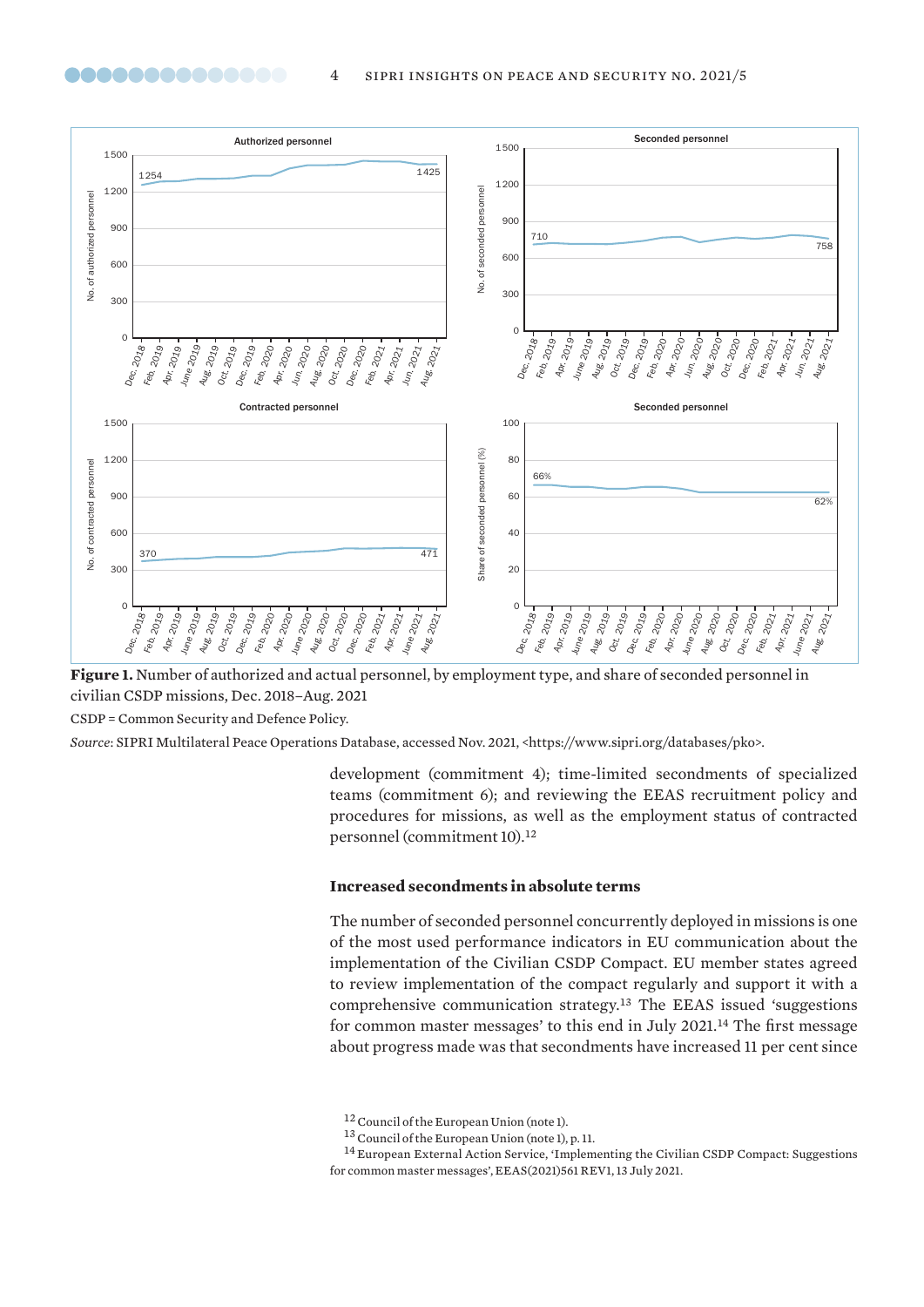<span id="page-4-0"></span>the compact.<sup>15</sup> This is supported by data from SIPRI, if the start date for the comparison is 31 December 2018 and the end date is 30 June 2021.

According to SIPRI's data, the number of seconded personnel in civilian CSDP missions increased by 10 per cent, from 710 in December 2018 to 779 in June 2021 (see figure 1). The minor deviation from the EEAS data is likely due to the fact that SIPRI does not count heads of mission as seconded personnel (because they are contracted by the European Commission) and excludes the Kosovo Specialist Chambers and Specialist Prosecutor's Office (KSC & SPO), based in the Hague, the Netherlands. The KSC & SPO is supported by EULEX Kosovo but is not part of the mission legally.

On the one hand, it is possible to frame this progress more positively. First, it is a 10 per cent net increase in secondments by 27 EU member states, the United Kingdom (which left the EU in 2020) and some other non-EU countries, whereas secondments by current EU member states alone went up 12 per cent between December 2018 and June 2021. Second, it is a net increase in secondments to 11 missions, some of which have scaled down. The authorized strength of EULEX Kosovo has been cut by almost 50 per cent since 2018, from 450 to 250 personnel. Secondments by current EU member states to all missions except EULEX Kosovo actually went up 20 per cent between December 2018 and June 2021. Third, this increase does not include the temporary secondments of specialized teams in the EU Advisory Mission (EUAM) in Ukraine and the EU Capacity Building Mission (EUCAP) in Somalia since 2021. Finally, the increase in secondments might have been even higher if it had not been for the Covid-19 pandemic, which caused a temporary drop in secondments and recruitment to missions in 2020.<sup>16</sup>

On the other hand, there are caveats to measuring progress in this way. First, secondments had reached a 10-year low in December 2018, thus providing a favourable baseline for comparisons. Second, secondments fell again more recently, to 758 in August 2021. This figure is only 7 per cent more than in December 2018 and similar to the number of seconded personnel that were deployed in October 2018, just before the compact was established. The most recent decline may prove to be temporary, but it illustrates that the increase in secondments since the compact has been non-linear and remains marginal in absolute terms.

#### **Decreased shares of seconded personnel in most missions**

The increase in secondments in absolute terms since the compact has been enabled by the expansion of several missions. Indeed, the EU has raised the approved personnel strength of almost all civilian CSDP missions in recent years. As a result, the total number of approved positions in civilian CSDP missions increased 14 per cent, from 1254 in December 2018 to 1425 in August 2021. This puts into perspective the 7 per cent increase in secondments in that period. Meanwhile, the number of contracted personnel increased 27 per cent—almost four times as much—from 370 to 471.

<sup>15</sup> European External Action Service (note 14), p. 7.

<sup>&</sup>lt;sup>16</sup> Based on an analysis by the author of all calls for contributions to civilian CSDP missions published between July 2017 and June 2021 (on file with author).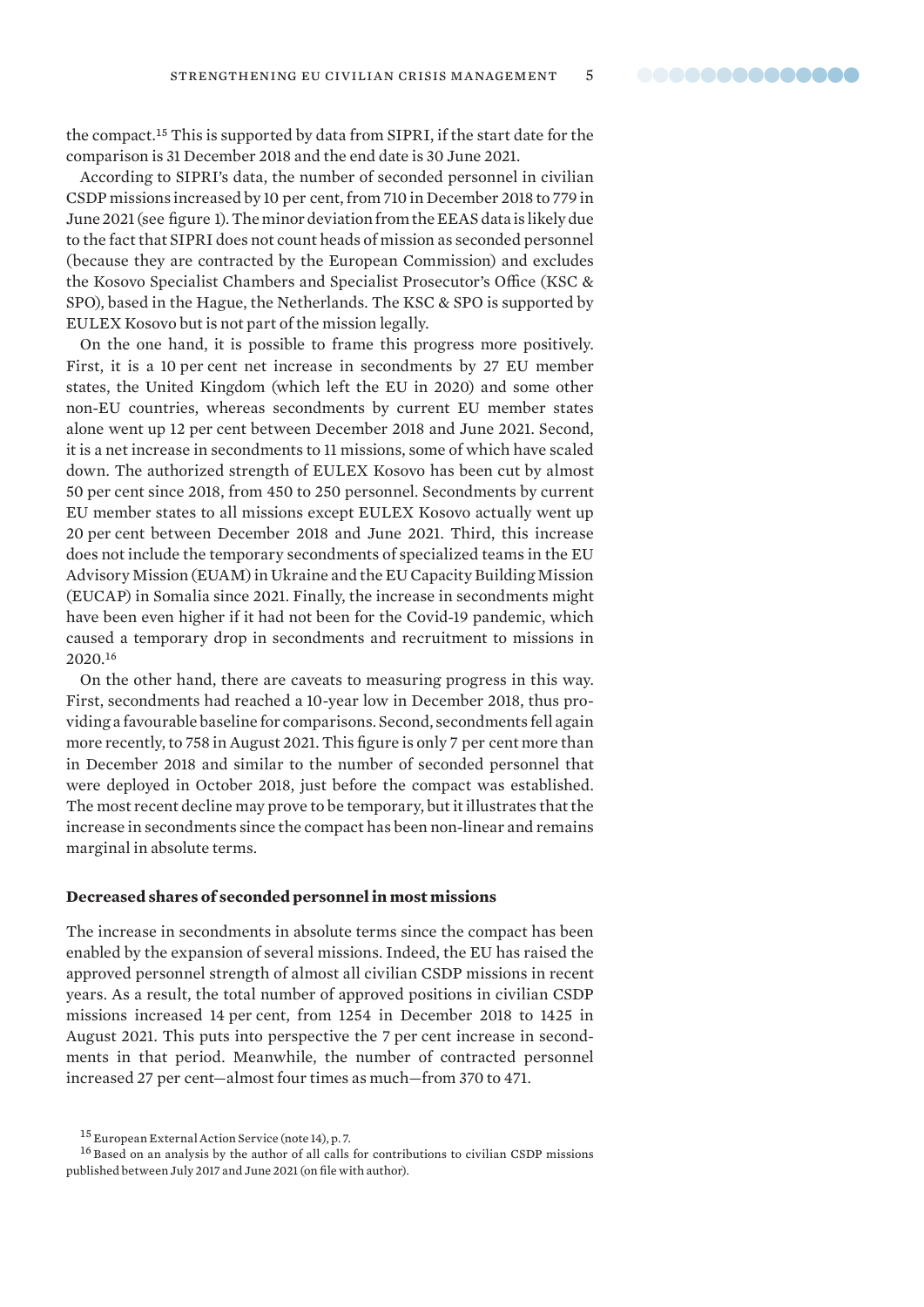

<span id="page-5-0"></span>

**Figure 2.** Average number of seconded and contracted personnel and average share of seconded personnel, by mission and year, 2018–21

EU = European Union; EUAM = EU Advisory Mission; EUBAM = EU Border Assistance Mission; EUCAP = EU Capacity Building Mission; EULEX = EU Rule of Law Mission; EUMM = EU Monitoring Mission; EUPOL COPPS = EU Police and Rule of Law Mission for the Palestinian Territories.

*Notes*: Annual averages are based on bimonthly data and rounded to the closest integer. The averages for 2021 are based on data up until 31 Aug. 2021. EUBAM at the Rafah Crossing Point is not included because it had fewer than 10 international personnel. *Source*: SIPRI Multilateral Peace Operations Database, accessed Nov. 2021, <https://www.sipri.org/databases/pko>.

> As a consequence, the share of seconded personnel in missions has continued to decrease and diverge further from the 70 per cent target. The share of seconded personnel in all missions was 67 per cent when the compact was being negotiated and 66 per cent when it was agreed in 2018.<sup>17</sup>

> $^{17}$  These figures and all other personnel-related figures in this paper do not include the Kosovo Specialist Chambers and Specialist Prosecutor's Office (KSC & SPO), non-permanent international personnel, such as visiting experts or specialized teams, and national staff.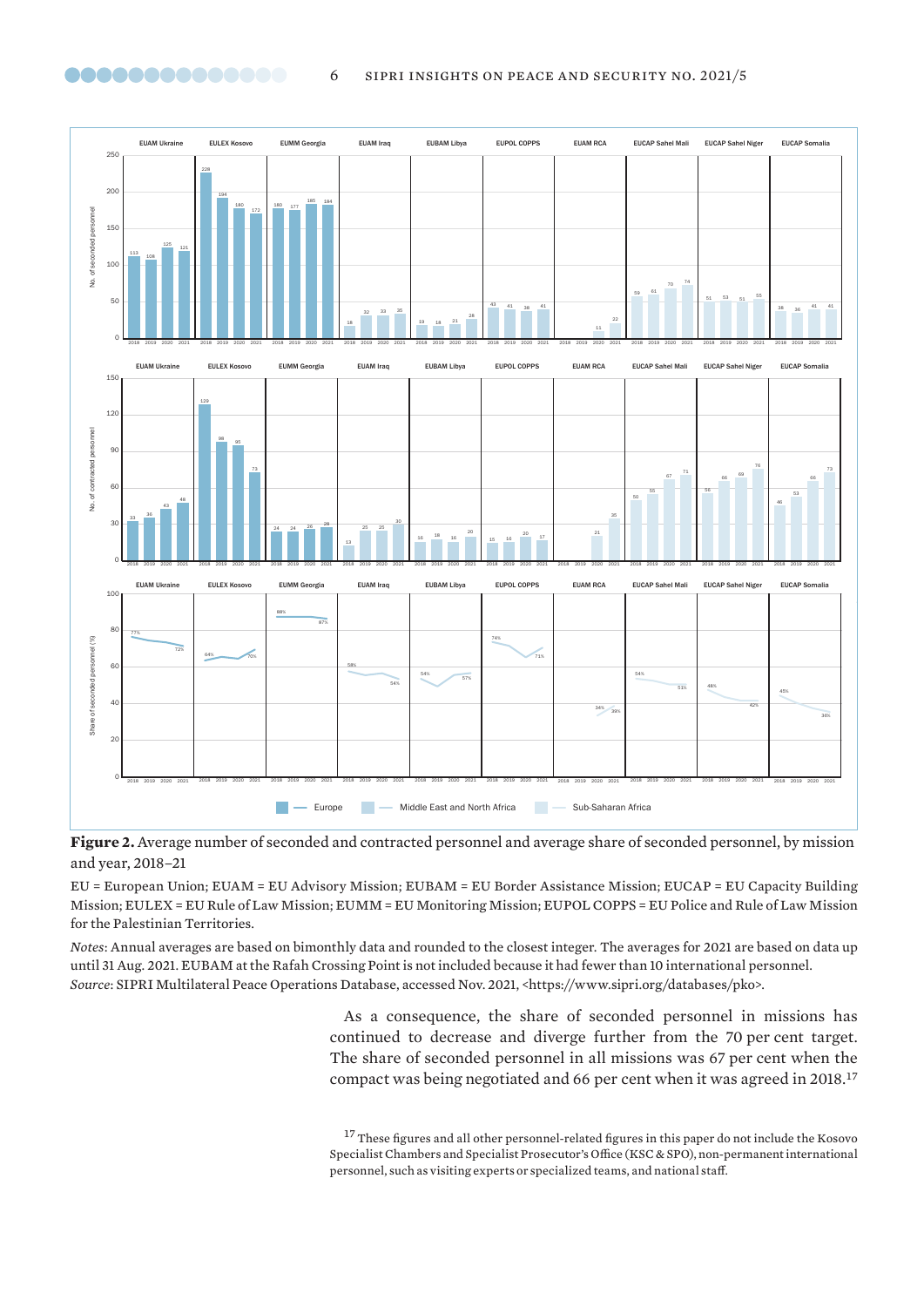It decreased further to 65 per cent in 2019 and dropped to 62 per cent in mid 2020, due in part to the Covid-19 pandemic. It has remained at this level since then. Although the decline seems to have been halted, as yet there are no indications that a reversal of this trend is imminent.

The goal of raising the share of seconded personnel in missions to at least 70 per cent seemed moderately ambitious in 2018. The share of seconded personnel was 67 per cent at the time and had exceeded 70 per cent previously. Moreover, EU member states were committed to increasing their national contributions. However, the steady increase of contracted mission personnel since 2018 has made it increasingly unlikely that the 70 per cent target can be attained by 2023. As of August 2021, this would require that more than 100 contracted personnel across missions are replaced with seconded personnel, other things remaining equal. This is more than twice as many as when the compact started. Without the closure of missions or other major developments (or interventions), this will be seemingly impossible.

The number of seconded personnel increased in almost all missions after 2018 (see figure 2). The main exception was EULEX Kosovo, which was being downsized. It was surpassed by the EU Monitoring Mission (EUMM) in Georgia in 2020 as the mission with the most seconded personnel. EUAM Ukraine has remained the third-largest mission in terms of secondments. Civilian CSDP missions located in Europe have always received many secondments compared to most missions deployed in other regions.<sup>18</sup> This has not changed since the compact, despite a growing demand for personnel contributions coming especially from missions outside Europe.

The share of seconded personnel, meanwhile, decreased in almost all missions. Again, the main exception was EULEX Kosovo, as many contracted personnel left the mission after 2018. Most other missions have expanded their presence in host countries, in some cases also geographically by means of mobile units (such as in central Mali) or new field offices (such as in in eastern Ukraine). Even missions that are not growing need to recruit new personnel continuously due to the temporary nature of secondments. When EU member states authorize missions to expand and do more, these missions need to recruit additional personnel on top of their regular recruitment to replace outgoing staff. EU member states have not been able to fully accommodate the additional demand for personnel contributions that they have generated. This is most evident from the disproportionate increase in contracted personnel in almost all missions.

In some missions the share of seconded personnel has remained above 70 per cent, whereas in other missions it has fallen below 50 per cent. EUMM Georgia maintained the highest average share of seconded personnel in 2021 (87 per cent), followed by EUAM Ukraine (72 per cent) and the EU Police and Rule of Law Mission for the Palestinian Territories (EUPOL COPPS, 71 per cent). Besides EULEX Kosovo, the EU Border Assistance Mission (EUBAM) in Libya is the only mission in which the average share of seconded personnel was higher in 2021 than in 2018. The share of seconded personnel continues to be the lowest in the missions in sub-Saharan Africa.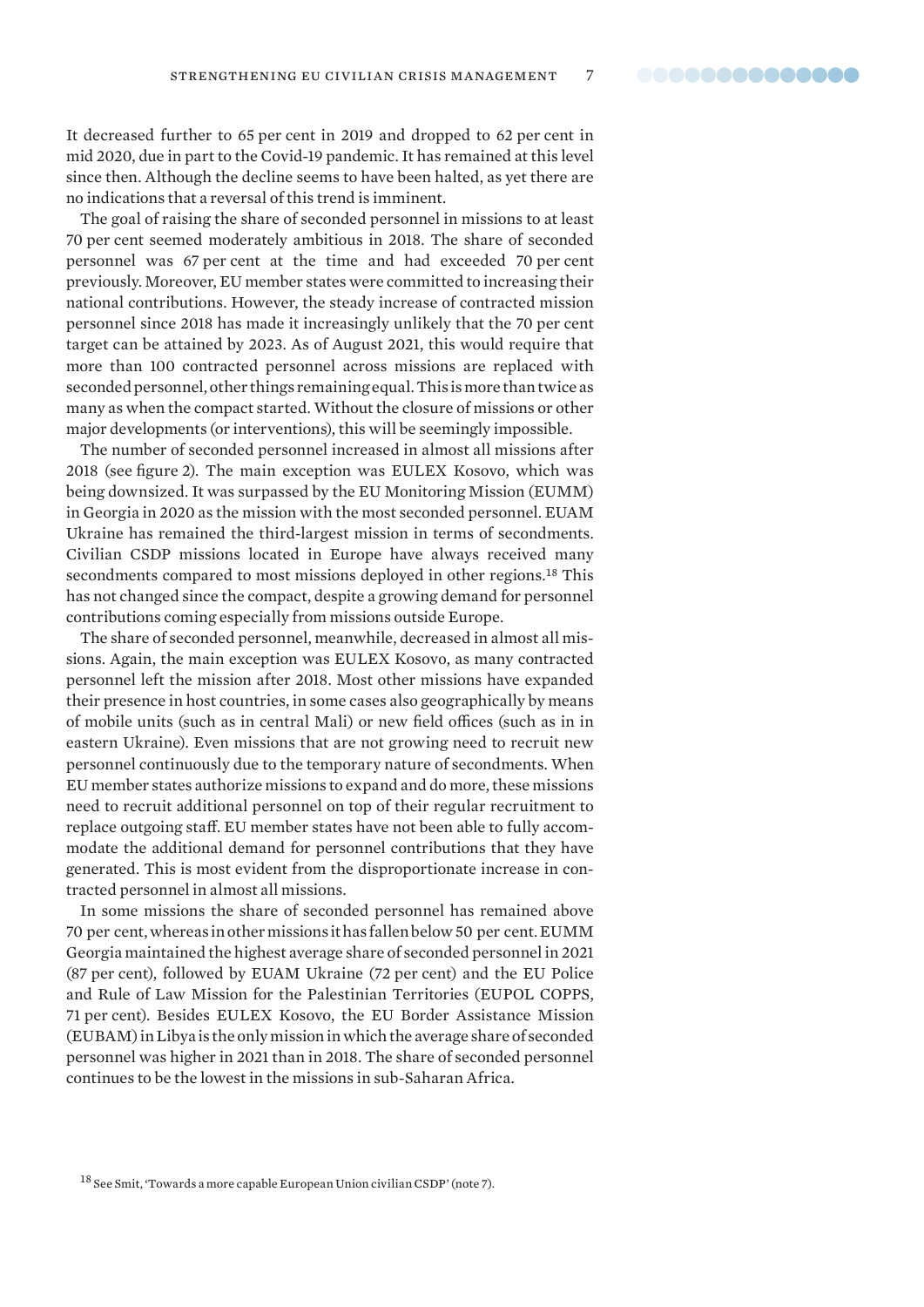

<span id="page-7-0"></span>

**Figure 3.** Average number of seconded and contracted personnel and average share of seconded personnel in operational positions, by mission and year, 2019–21

EU = European Union; EUAM = EU Advisory Mission; EUBAM = EU Border Assistance Mission; EUCAP = EU Capacity Building Mission; EULEX = EU Rule of Law Mission; EUMM = EU Monitoring Mission; EUPOL COPPS = EU Police and Rule of Law Mission for the Palestinian Territories.

*Notes*: Annual averages are based on bimonthly data and rounded to the closest integer. The averages for 2021 are based on data up until 31 Aug. 2021. EUBAM at the Rafah Crossing Point is not included because it had fewer than 10 international personnel. *Source*: SIPRI Multilateral Peace Operations Database, accessed Nov. 2021, <https://www.sipri.org/databases/pko>.

# **Continued high levels of secondments among operational personnel**

The share of seconded personnel among operational personnel has remained relatively high in all missions since the compact (see figure 3). This is because EU member states prioritize these positions in their contributions (as per the compact) and are generally reluctant to permit contracted personnel to take them. Most operational positions therefore remain exclusive to seconded personnel. However, EU member states may approve the opening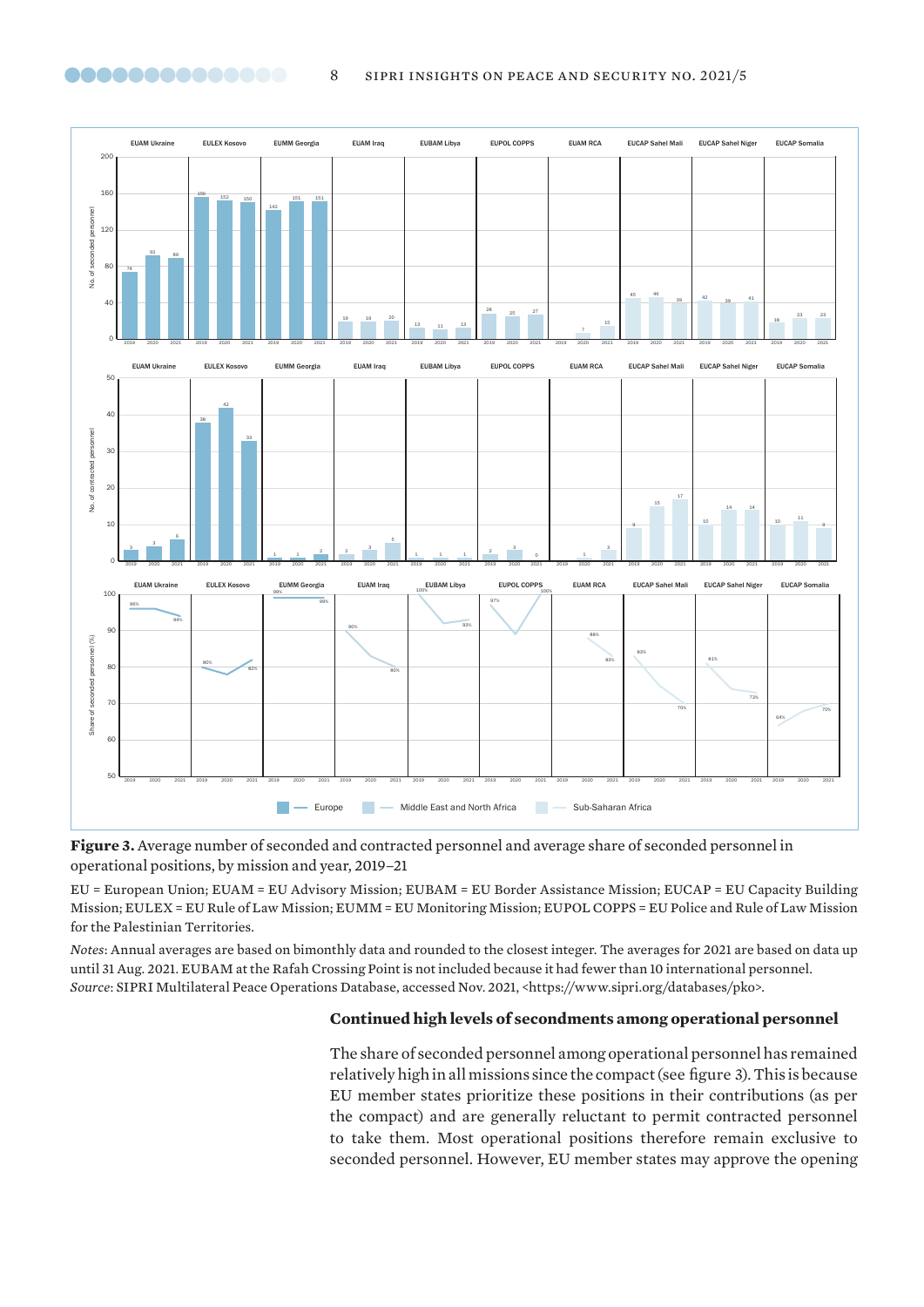up of operational positions (or any position, for that matter) to contracted personnel when two successive calls for contributions have not produced a successful candidate.

There are nonetheless missions that have a relatively high number of contracted personnel in operational roles. EULEX Kosovo employs the largest number of contracted personnel in such functions, including in advisory roles. This seems unnecessary given that it is a low-risk mission inside Europe, which has received personnel contributions from most EU member states. The share of the mission's operational personnel that is seconded has remained at 80 per cent, primarily because the mission has retained its 100-strong formed police unit (FPU), provided by Poland. However, among the operational personnel that are not part of the FPU, the average share of seconded personnel was merely 57 per cent in 2021. This is markedly lower even than in EUCAP Sahel Mali, EUCAP Sahel Niger and EUCAP Somalia. These missions also have a relatively high number of contracted personnel in operational positions, but unlike EULEX Kosovo they are high-risk missions that have depended on personnel contributions from a much smaller group of EU member states.

Despite the commitment to prioritize seconded personnel in operational positions, the number of contracted personnel occupying such roles increased in several missions. The total number of contracted personnel in operational positions in all missions except EULEX Kosovo increased from 35 in February 2019 to 59 in August 2021. This implies that at least 24 vacancies for operational positions could not be filled with personnel provided by EU member states in this period. Indeed, an analysis of the calls for contributions published since the compact reveals that several operational posts were re-advertised multiple times and eventually opened to contracted personnel.<sup>19</sup> This includes a whole unit of advisers on human resources management reform within EUAM Ukraine, at a time when this was a priority for the mission.<sup>20</sup> Other examples include vacancies for (senior) advisers in EUAM Iraq, EUAM RCA in the Central African Republic (CAR), EUBAM Libya, EUCAP Sahel Mali, EUCAP Somalia and EULEX Kosovo. This is in addition to the seconded posts that were converted to contracted posts just before the compact, such as nine adviser posts in EUCAP Somalia in 2018.

These conversions of posts that could not be filled by EU member states are one of the main reasons why contracted personnel have been increasing in most missions, including in operational positions. This also explains in part why the share of seconded personnel in civilian CSDP missions has not been increasing since the compact. Once vacancies have been filled by contracted personnel, these posts are rarely filled by seconded personnel again. As a result, it is very difficult for EU member states to raise the share of seconded personnel in missions that have accumulated a critical mass of contracted personnel, even when they nominate more candidates to them.

<sup>&</sup>lt;sup>19</sup> Based on an analysis by the author of all calls for contributions published between 2017 and 30 June 2021.

<sup>&</sup>lt;sup>20</sup> Council of the European Union, ['EUAM Ukraine: New head of mission appointed'](https://www.consilium.europa.eu/en/press/press-releases/2019/06/04/euam-ukraine-new-head-of-mission-appointed/), 4 June 2019.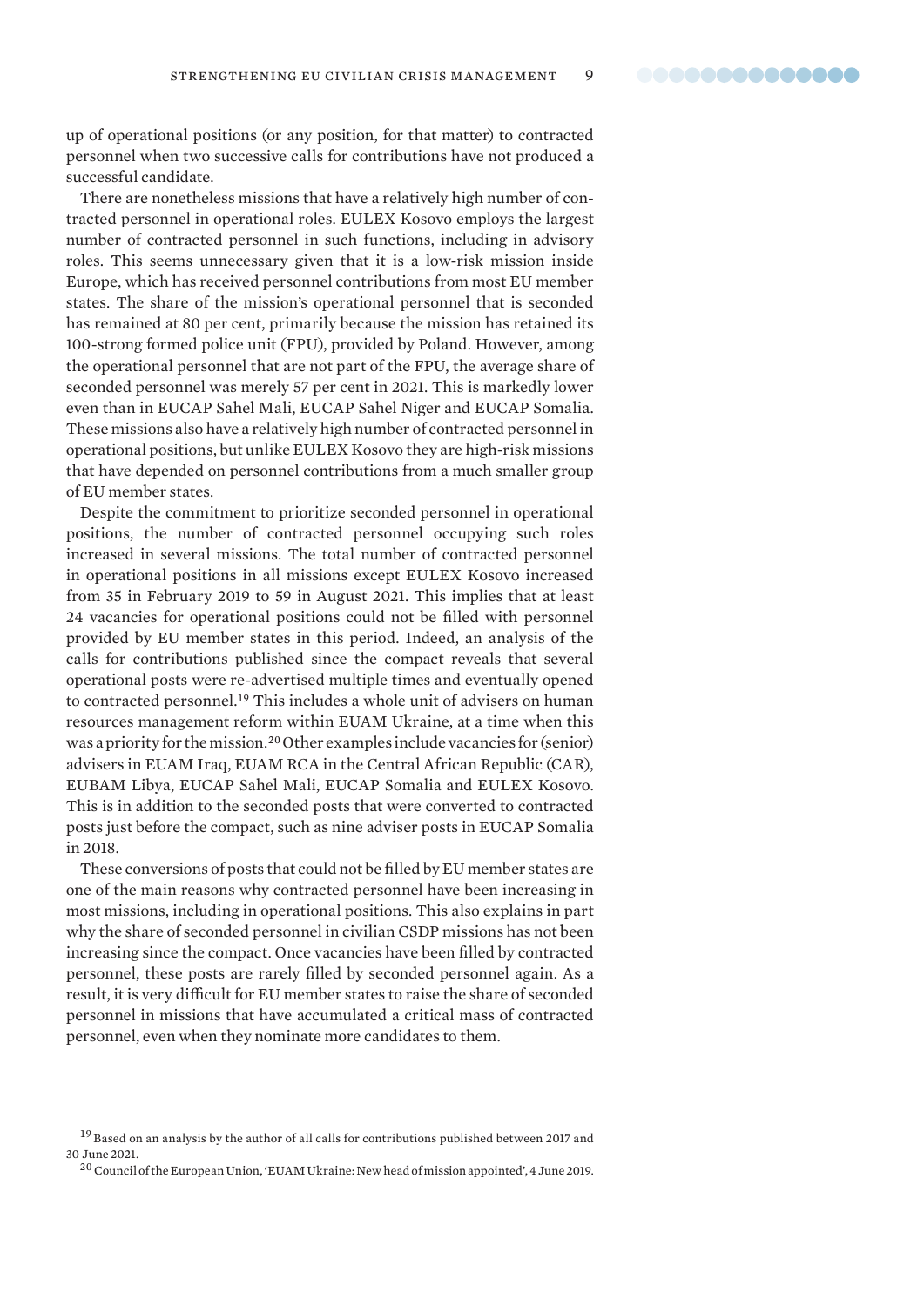<span id="page-9-0"></span>

**Figure 4.** Number and share of women personnel in civilian CSDP missions, by employment type, Dec. 2018–Aug. 2021

CSDP = Common Security and Defence Policy.

*Source*: SIPRI Multilateral Peace Operations Database, accessed Nov. 2021, <https://www.sipri.org/databases/pko>.

# III. Promoting women's representation in civilian CSDP

In the Civilian CSDP Compact, EU member states committed to actively promoting a better representation of women at all levels in missions.<sup>21</sup> They agreed to do this through their national contributions, which they had pledged to increase. The compact does not specify timelines or targets for increasing women's representation, which remains well below gender parity in most of the missions.

Women's representation across civilian CSDP missions has not yet improved since the compact, despite efforts to attract and retain more women personnel. The number of women deployed has increased in absolute terms in line with total deployments, with minimal effect on the overall gender balance (see figure 4). The total number of women serving in missions increased 19 per cent between December 2018 and August 2021, from 238 to 282. The number of women went up 12 per cent among seconded personnel, from 168 to 188, and 34 per cent among contracted personnel, from 70 to 94. Women continued to account for about 22 per cent of all mission personnel,

<sup>21</sup>Council of the European Union (note 1), p. 9.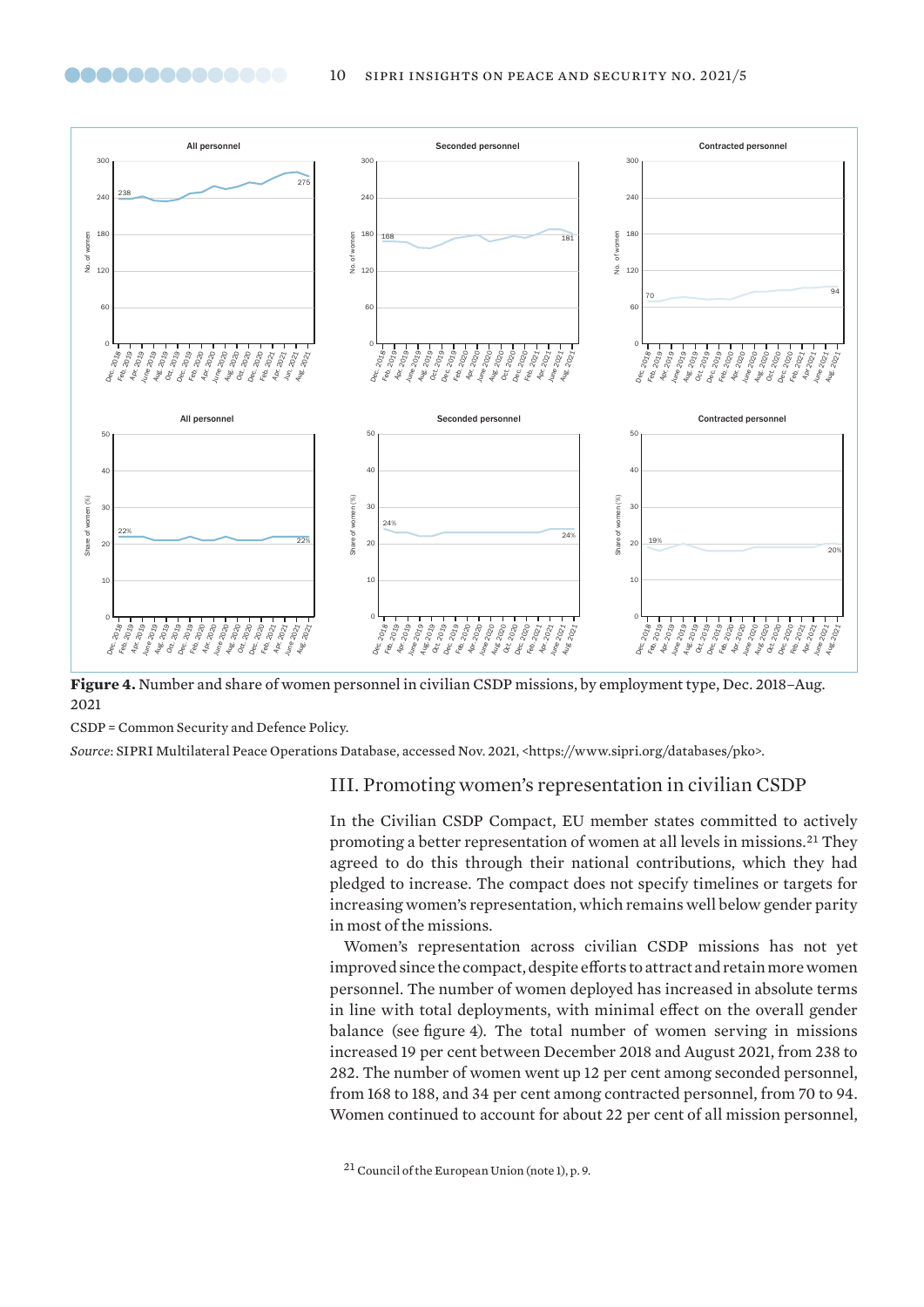<span id="page-10-0"></span>24 per cent of seconded personnel and 20 per cent of contracted personnel. Nevertheless, there are signs of a slow upward trend in these figures since mid 2019.

Women's representation varies between missions and there are many possible explanations for this, including factors related to size and composition, contributing countries and type of capability requirements. Since the compact, the average number of women personnel per year increased in all missions except EULEX Kosovo (see figure 5). In some missions this has led to a better gender balance. This has especially been the case in EUBAM Libya and EUPOL COPPS, where the average share of women among each mission's personnel reached almost 40 per cent in 2021. In other missions gender imbalances have increased. The share of women among the personnel of EUCAP Sahel Mali and EULEX Kosovo reached its lowest point in 2021, at 16 per cent and 14 per cent respectively (see figure 6).

Women's representation varies even more greatly within missions, between different job functions.<sup>22</sup> Women personnel tend to disproportionately work in functional areas such as human resources management, planning and reporting, and medical support, or as human rights and gender advisers. Women tend to remain underrepresented in senior management and operational positions, and nearly absent in support functions within, for example, security and protection, information and communication technology, and logistics. Gender balancing efforts usually concentrate on the management and operational positions in missions, which have the highest visibility and operational impact. These are also positions that are often prioritized in the national contributions of EU member states, which is not the case for the various mission support functions.

#### **Women's representation among operational personnel**

The majority of the 500–600 operational personnel in civilian CSDP missions can be divided into three broad categories. More than half of them can be grouped into the first category of advisers, experts and trainers. Most of the current missions rely heavily on such personnel for the implementation of their mandates, especially those with advisory or capacity-building tasks. The share of women in this category increased from 19 per cent in 2019 to 21 per cent in 2021. However, in some missions this share is markedly lower, especially in EUCAP Sahel Mali (11 per cent on average in 2021) and EUAM RCA (6 per cent on average in 2021).

Civilian monitors constitute the second category of operational personnel in civilian CSDP missions. EUMM Georgia has approximately 120 of these, who patrol the areas in Georgia along the de facto border with Abkhazia and South Ossetia. The mission prioritizes mixed-gender patrols and aims to deploy more women monitors. However, the share of women in these positions has remained at around 25 per cent since 2019. According to the mission's latest gender mainstreaming assessment, this is due to a shortage of women candidates put forward by EU member states. On average, only 15 per cent of the candidates nominated for secondment to the mission in

<sup>22</sup> Smit, T., '[Increasing women's representation in EU Civilian CSDP missions'](https://www.sipri.org/sites/default/files/2020-11/pb_2011_csdp_compact_brief_2_womens_representation_0.pdf), SIPRI Policy Brief, Nov. 2020.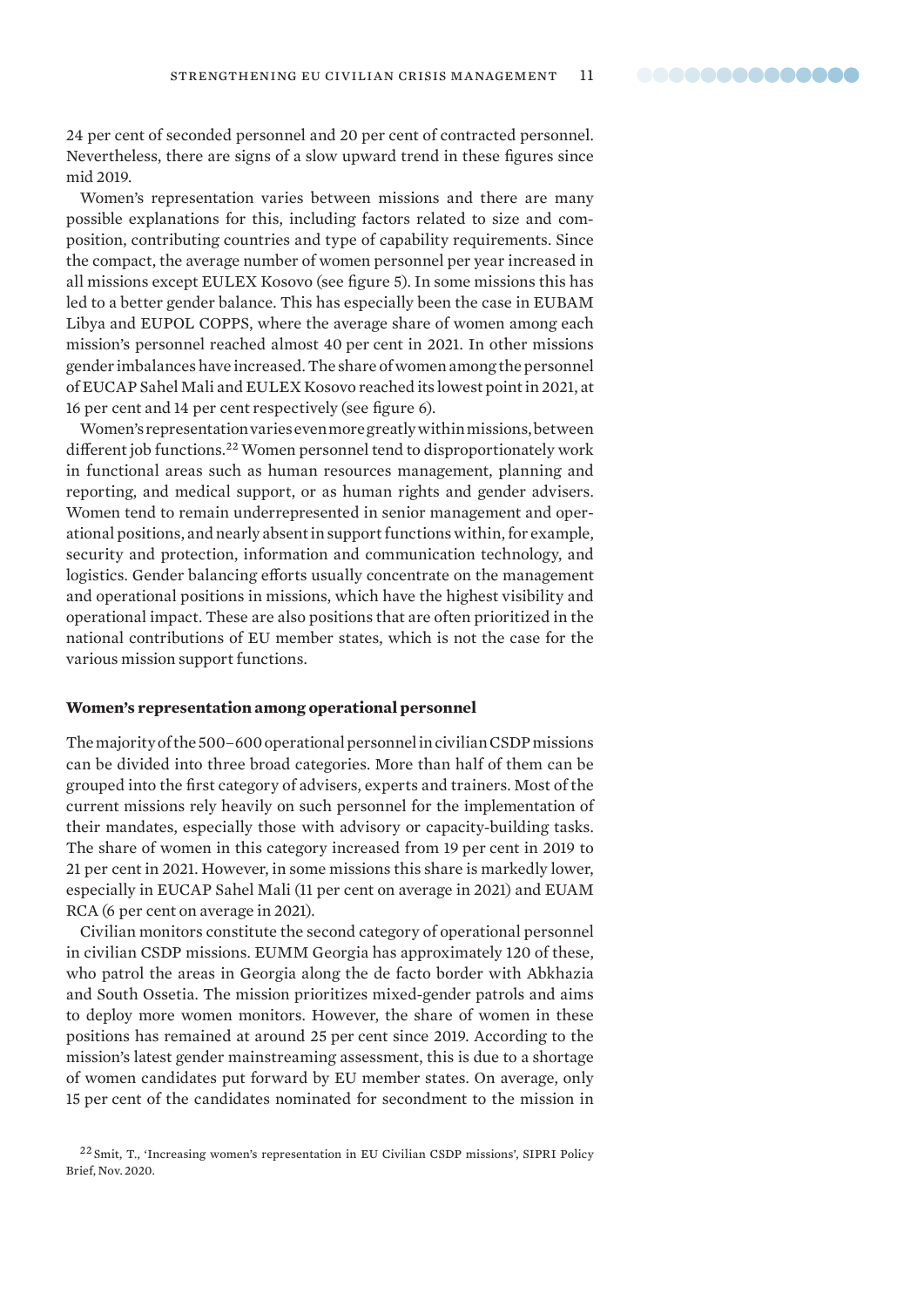<span id="page-11-0"></span>



**Figure 5.** Average number of women personnel in civilian CSDP missions, by year, employment type and mission, 2018–21

CSDP = Common Security and Defence Policy; EU = European Union; EUAM = EU Advisory Mission; EUBAM = EU Border Assistance Mission; EUCAP = EU Capacity Building Mission; EULEX = EU Rule of Law Mission; EUMM = EU Monitoring Mission; EUPOL COPPS = EU Police and Rule of Law Mission for the Palestinian Territories.

*Notes*: Annual averages are based on bimonthly data and rounded to the closest integer. The averages for 2021 are based on data up until 31 Aug. 2021. EUBAM at the Rafah Crossing Point is not included because it had fewer than 10 international personnel. *Source*: SIPRI Multilateral Peace Operations Database, accessed Nov. 2021, <https://www.sipri.org/databases/pko>.

> 2020 were women.<sup>23</sup> One possible reason for this is that EU members are also contributing 350 personnel, of which 80 women, to the Organization for Security and Co-operation in Europe (OSCE) Special Monitoring Mission to Ukraine.

> European Union Monitoring Mission (EUMM) in Georgia, ['EUMM gender mainstreaming](https://eumm.eu/data/file/36958/EUMM_Georgia_Gender_Mainstreaming_Assessment_Best_Practices_Lessons_Learned_2018_2020.pdf)  [assessment—Best practices and lessons learned'](https://eumm.eu/data/file/36958/EUMM_Georgia_Gender_Mainstreaming_Assessment_Best_Practices_Lessons_Learned_2018_2020.pdf), EUMM Georgia report, p. 8.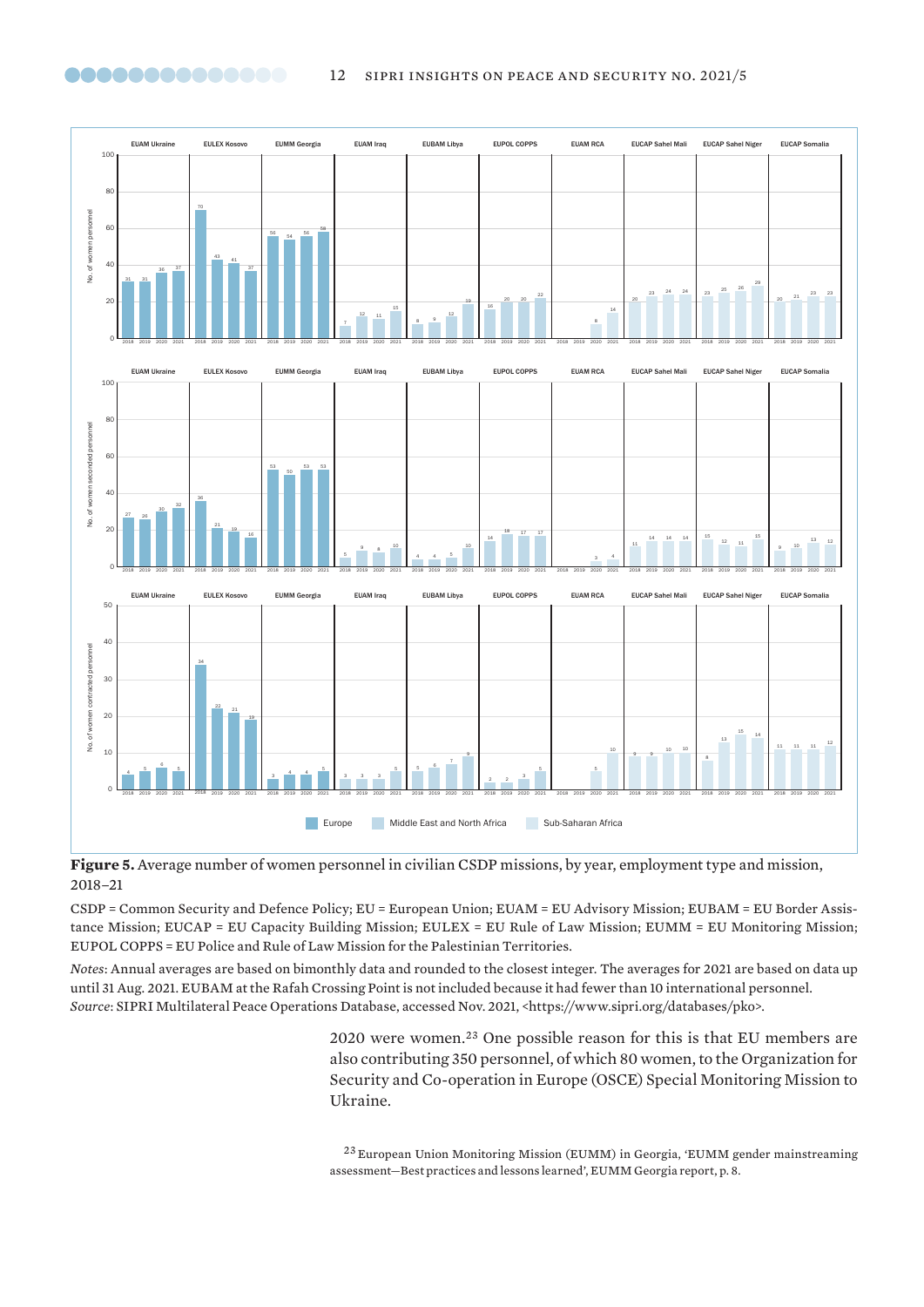$\overline{0}$ 

 $\overline{0}$ 

 $\overline{0}$ 

2018 2019 2020 2021

10%

2018 2019 2020 2021

26%

13%

2018 2019 2020 2021

18%

23%

2018 2019 2020 2021

17%

26%

10

12%

 $20$ 

Share of women contracted personnel (%)

Share of women contracted personnel (%)

30

 $40$ 

50

10

 $\overline{2}$ 

Share of women seconded personnel (%)

Share of women seconded personnel (%)

30

40

50

10

20

Share of women personnel (%)

Share of women personnel (%)

30

 $\overline{40}$ 

50

<span id="page-12-0"></span>



2018 2019 2020 2021

CSDP = Common Security and Defence Policy; EU = European Union; EUAM = EU Advisory Mission; EUBAM = EU Border Assistance Mission; EUCAP = EU Capacity Building Mission; EULEX = EU Rule of Law Mission; EUMM = EU Monitoring Mission; EUPOL COPPS = EU Police and Rule of Law Mission for the Palestinian Territories.

Europe — Middle East and North Africa — Sub-Saharan Africa

2018 2019 2020 2021

14%

14%

2018 2019 2020 2021

18%

..............

24%

2018 2019 2020 2021

16%

18%

29%

2018 2019 2020 2021

2018 2019 2020 2021

13%

24%

29%

*Notes*: Annual averages are based on bimonthly data and rounded to the closest integer. The averages for 2021 are based on data up until 31 Aug. 2021. EUBAM at the Rafah Crossing Point is not included because it had fewer than 10 international personnel. *Source*: SIPRI Multilateral Peace Operations Database, accessed Nov. 2021, <https://www.sipri.org/databases/pko>.

The FPU in EULEX Kosovo can be considered the third category, due to its size. This unit has the lowest level of women's representation of all categories of operational mission personnel. The number of women among the approximately 100 members increased from 1 in 2019 to 3 in 2021, thus remaining very low. Members of the FPU are not individually recruited by the mission like ordinary personnel, but are selected by the Polish National Police and deployed in unit formation. The FPU is the only remaining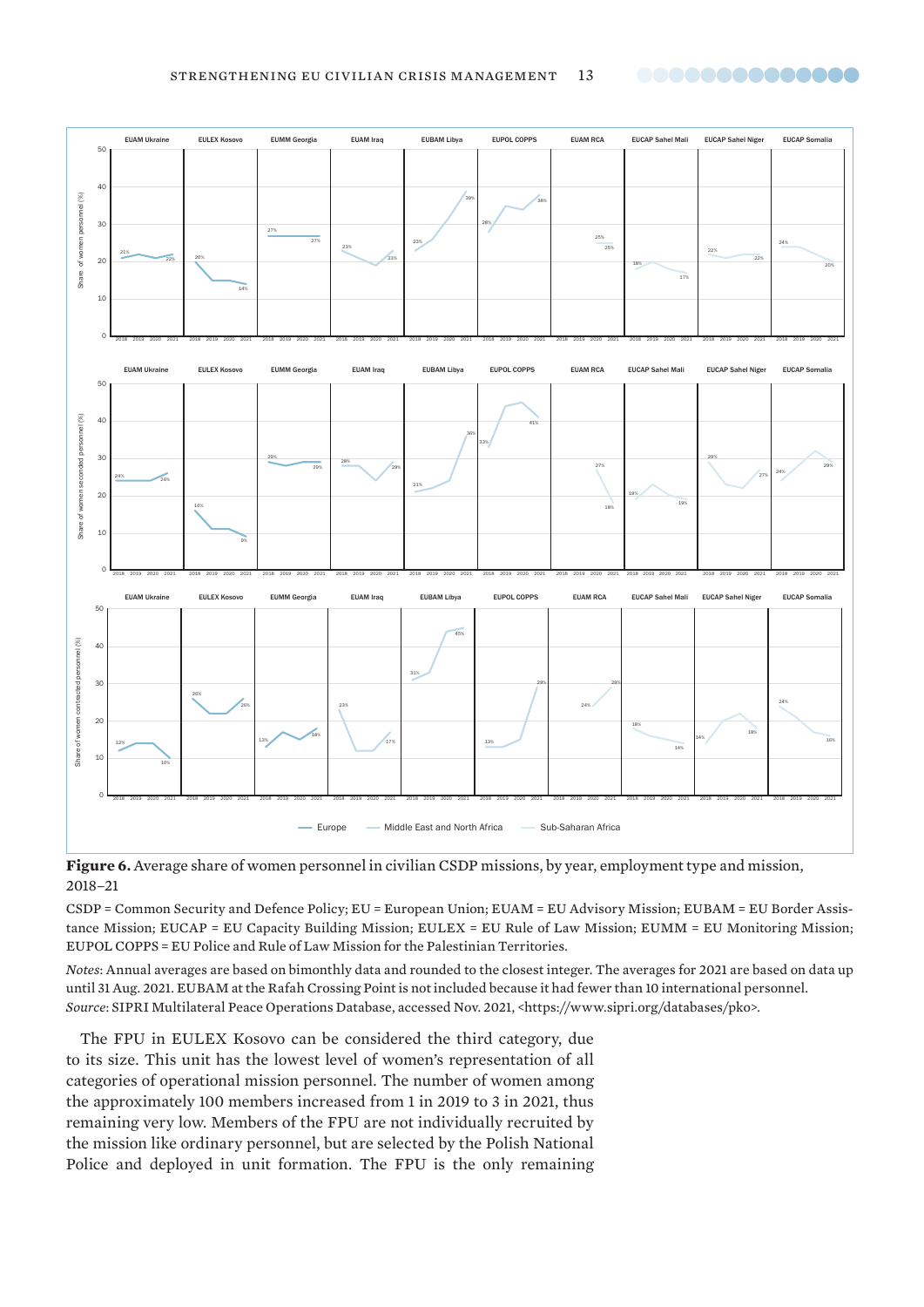<span id="page-13-0"></span>executive function of the mission and continues to act as the second security responder in Kosovo, after the local police force.<sup>24</sup> It is capable of riot control and special weapons and tactics (SWAT) operations.<sup>25</sup> These types of police or gendarmerie units tend to be overwhelmingly male and barriers to women's representation are similar to those in the military domain. This also applies to EUCAP Sahel Mali's mobile unit for central Mali, which deployed in 2020 under the banner of the European Gendarmerie Force. This allmale unit consisted of 20 military police, including advisers, trainers and a robust armed protection team.<sup>26</sup> It is no coincidence therefore that women's representation has been particularly low in these two missions.

# **Women's representation among heads of mission and senior management**

The European Commission launched the third Gender Action Plan (GAP III) for EU external action in November 2020. One of its pillars is that the EU must lead by example and ensure gender-responsive and gender-balanced leadership at top political and management levels, including in CSDP missions.<sup>27</sup> According to GAP III, the EEAS is actively pursuing this by encouraging EU member states to nominate women candidates as heads of mission.<sup>28</sup> Heads of civilian CSDP missions are technically contracted by the European Commission, but the commission's gender parity target for management positions does not apply to them.

The representation of women among heads of mission in civilian CSDP has been notoriously low, but has improved somewhat recently. EU member states had appointed 62 heads of mission before they established the compact, of which 6 were women. Since then, EU member states have appointed 11 more heads of mission—one for each mission, including the new EUAM RCA—of which 3 were women. There was a period in 2019 and 2020 in which none of the missions was led by a woman. The optics of this were poor in light of the compact and the 20th anniversary of United Nations Security Council Resolution 1325 on Women, Peace and Security in 2020.<sup>29</sup> However, if EU member states can maintain gender parity in their appointments, gender balance among heads of mission is within reach. This is also the case for the positions of deputy head of mission and chief of staff (which are sometimes double-hatted), in which the share of women increased to 42 per cent in 2021.

<sup>27</sup> European Commission, Joint communication to the European Parliament and the Council, '[EU Gender Action Plan III. An ambitious agenda for gender equality and women's empowerment](https://ec.europa.eu/international-partnerships/system/files/join-2020-17-final_en.pdf)  [in EU external action](https://ec.europa.eu/international-partnerships/system/files/join-2020-17-final_en.pdf)', SWD(2020) 284 final, 25 Nov. 2011.

<sup>28</sup> European Commission (note 27), p. 21.

<sup>24</sup> European Union Rule of Law Mission (EULEX) in Kosovo, '[EULEX Formed Police Unit,](https://www.eulex-kosovo.eu/?page=2,11,1197)  [Kosovo's second security responder'](https://www.eulex-kosovo.eu/?page=2,11,1197), 15 Apr. 2020.

<sup>25</sup> Polish National Police, '[Polscy policjanci w Kosowie'](https://isp.policja.pl/isp/aktualnosci/15641,Polscy-policjanci-w-Kosowie.html) [Polish policemen in Kosovo], 9 Nov. 2020.

<sup>26</sup> European External Action Service, 'European Union CSDP Mission in Mali (EUCAP Sahel Mali): 1-2020 Call for Contributions for a Mobile Unit', on file with author.

<sup>29</sup> Neumann, H., '[More women, more peace: Opportunities at the EU level](https://peacelab.blog/2020/04/more-women-more-peace-opportunities-at-the-eu-level)', Peacelab, 22 Apr. 2020; Kruse, P. and Pietz, T., '[Why so few women in EU missions?'](https://euobserver.com/opinion/148837) EUobserver, 3 July 2020; and Smit (note 22).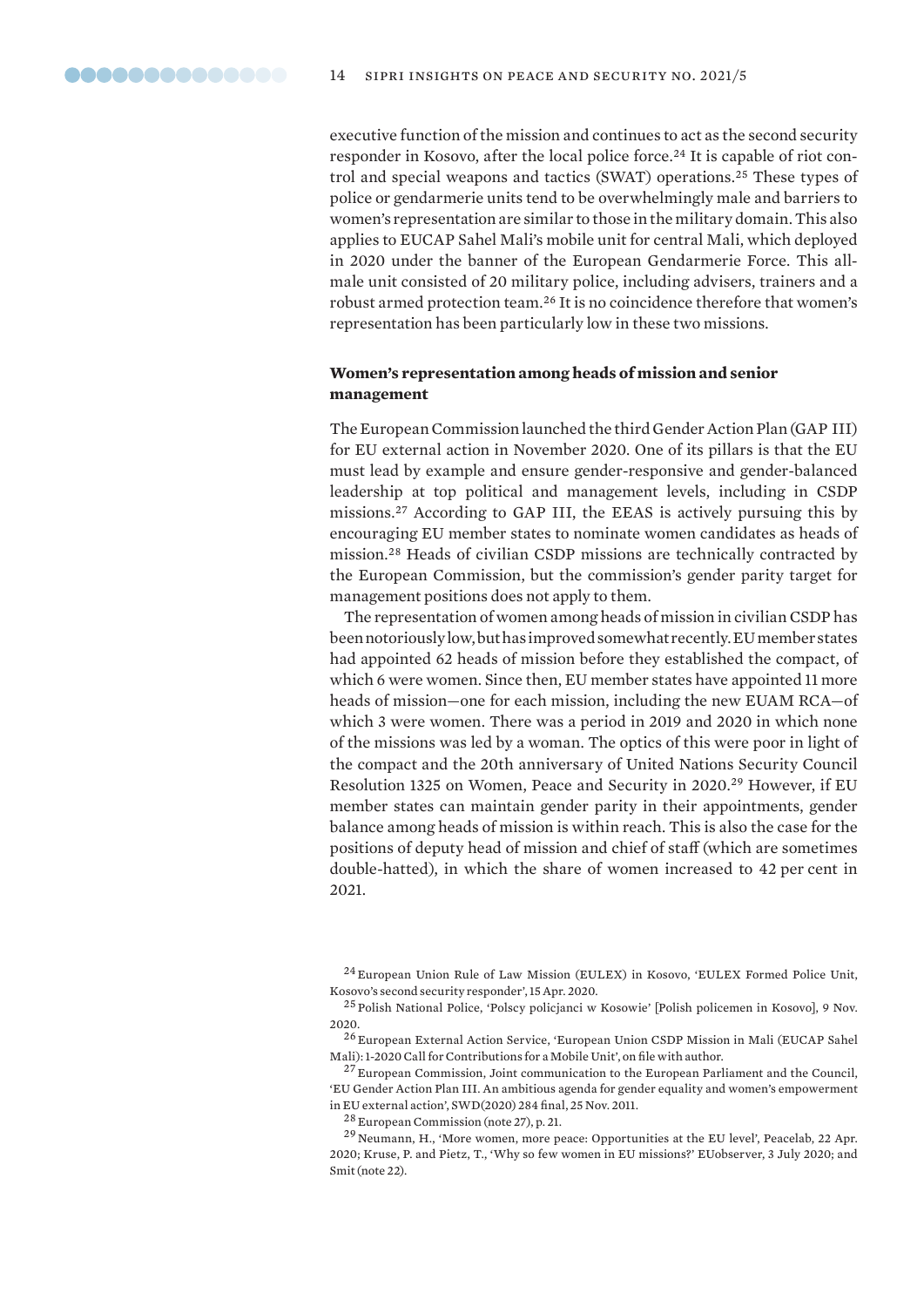#### <span id="page-14-0"></span>**Efforts to promote women's representation**

Even though the compact lacks ambition when it comes to gender balancing, the commitment to promote women's representation in missions has received much attention. EU member states have established an informal thematic working group specifically on this commitment. The European Centre of Excellence for Civilian Crisis Management (COE) has initiated a mentoring programme for women in CSDP missions to support their professional development and increase their presence in management positions.<sup>30</sup> The Civilian Planning and Conduct Capability (CPCC) has been reviewing standard job descriptions, training members of selection panels and surveying mission members on work environment issues, among other things. The CPCC has also drafted a gender strategy and action plan, and plans to finalize these documents in 2021. The draft includes text on affirmative action measures to increase the selection of women candidates, similar to the instructions under the recent special temporary measures of the UN Secretariat for achieving gender parity.<sup>31</sup> However, such measures will have to be approved by member states.

EU member states have also been discussing the possibility of revising the current policy on non-family missions so that personnel can be accompanied by their families in low-risk and medium-risk missions. The EEAS has prepared an options paper to this end at the request of some member states.<sup>32</sup> One of the premises of the paper is that family-friendly missions could attract a wider and more diverse pool of candidates. The paper links this to the compact and the commitment to increase national contributions to missions. Although it does not explicitly reference women's representation or gender, non-family missions are often brought up as a barrier to recruiting and retaining women personnel in peace operations.<sup>33</sup> The introduction of family duty stations would have financial and legal implications, as well as consequences for the duty of care responsibilities of these missions. The options paper therefore emphasizes that this would require a feasibility study.<sup>34</sup> However, it is clear that any revision of the policy on non-family missions would not apply to missions in high-risk environments such as CAR, Iraq, Libya, Mali, Niger and Somalia, where the share of seconded personnel and the representation of women tend to be the lowest.

<sup>30</sup> European Centre of Excellence for Civilian Crisis Management, ['Launch of the CSDP women's](https://www.coe-civ.eu/the-coe/stay-informed/news/details/launch-of-the-csdpwomens-mentoringprogramme)  [mentoring programme](https://www.coe-civ.eu/the-coe/stay-informed/news/details/launch-of-the-csdpwomens-mentoringprogramme)', 13 Apr. 2021.

<sup>31</sup> European External Action Service officials, Interviews with author, 4 May 2021 and 30 August 2021; and United Nations Secretariat, ['Administrative instruction: Temporary special measures for](https://unsos.unmissions.org/sites/default/files/st_ai_2020_5_temp_special_measures_to_achieve_gender_parity.pdf)  [the achievement of gender parity'](https://unsos.unmissions.org/sites/default/files/st_ai_2020_5_temp_special_measures_to_achieve_gender_parity.pdf), ST/AI/2020/5, 6 Aug. 2020.

<sup>32</sup> European External Action Service, 'Non-family status of Civilian CSDP missions', Options paper, 10439/21, 2 July 2021, on file with author.

<sup>33</sup> See e.g., United Nations, *[System-wide Strategy on Gender Parity](https://www.un.org/gender/sites/www.un.org.gender/files/gender_parity_strategy_october_2017.pdf)* (United Nations: New York, Oct. 2017), p. 41; and 2021 Stockholm Forum on Peace and Development, 'Gender parity in civilian crisis management', Forum session, 8 May 2021.

<sup>34</sup> European External Action Service (note 32).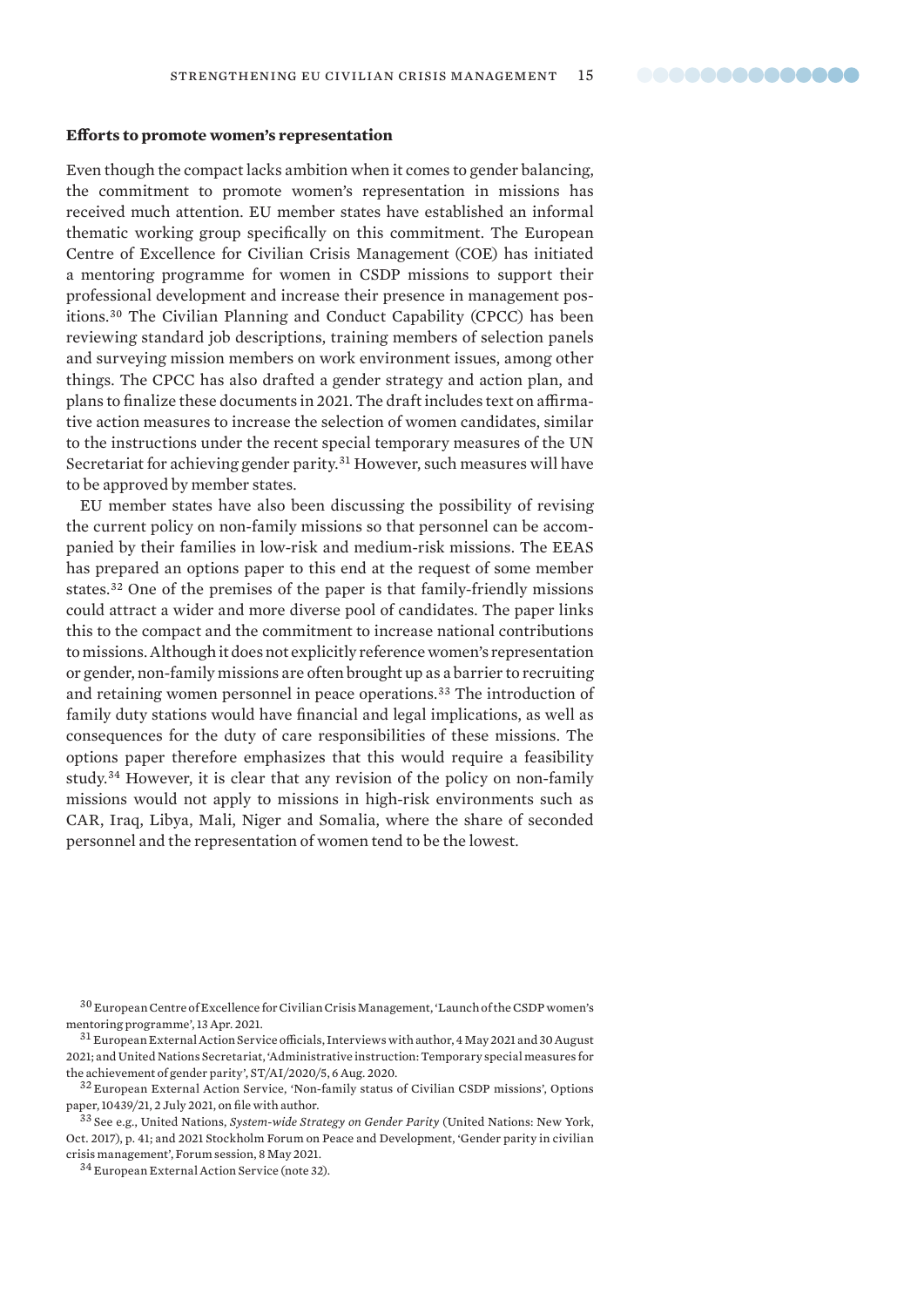# <span id="page-15-0"></span>IV. Comparing national contributions to civilian CSDP

In the Civilian CSDP Compact, EU member states committed to jointly increasing the number of seconded personnel in civilian CSDP missions. Technically, EU member states did not promise to individually increase secondments. References to burden sharing are absent from the compact, but the issue has recently resurfaced in the context of military CSDP missions and operations, in discussions about Permanent Structured Cooperation (PESCO) and the Strategic Compass. In November 2020, the Council of the EU agreed that more transparency is needed among member states about their implementation of PESCO commitments, including their pledge to provide 'substantial support' to CSDP missions and operations.35 The council also agreed to discuss further the possibility of developing 'measurable objectives' and 'progress indicators', based on a 'fair share' principle.<sup>36</sup> The EU high representative for foreign affairs and security policy, Josep Borrell, has said that he strongly supports this as a means of incentivizing member states to contribute more to CSDP missions and to stimulate burden sharing.<sup>37</sup> Even if EU member states did agree to this, it remains unclear how 'fair share' might be defined and whether objectives for burden sharing would encompass contributions to civilian CSDP missions.

#### **Measuring national contributions**

Measuring national contributions to civilian CSDP missions to assess burden sharing is politically sensitive and not straightforward. The most used indicator (also used in this paper) is the number of personnel that EU member states are seconding to missions at a particular time. Although this is a useful indicator it has clear limitations.

First, national contributions to civilian CSDP are not limited to seconded personnel in missions. This indicator does not include temporary mission personnel, such as visiting experts or members of specialized teams. Neither does it cover secondments to the CPCC in Brussels, which functions as the operational headquarters of the missions, or to the COE in Berlin, which supports member states and the EEAS in their implementation of the compact.

Second, the number of personnel that EU member states are seconding to missions at any given time does not necessarily reflect their willingness to contribute to civilian CSDP. Member states cannot simply deploy personnel to missions whenever they please, as secondment is voluntary and subject to a competitive selection process. The selection rates of nominated candidates and the retention rates of selected candidates may vary among member states for reasons beyond their control. Therefore, there may be gaps between the intended and actual levels of national contributions, as measured by the number of secondees.

<sup>35</sup>Council of the European Union, ['Council conclusions on the PESCO Strategic Review 2020](https://pesco.europa.eu/wp-content/uploads/2020/12/2020-11-20-Council-Conclusions-on-PESCO-Strategic-Review-2020.pdf)', 20 Nov. 2020, annex, p. 9.

<sup>36</sup>Council of the European Union (note 35), annex, p. 9; and Dutch House of Representatives, Defence Council, ['brief van de minister van Defensie](https://www.tweedekamer.nl/kamerstukken/brieven_regering/detail?id=2021Z06175&did=2021D13599)' [Brief from the Minister of Defence], 15 Apr. 2021, p. 7.

<sup>37</sup> Borrell, J., EU High Representative/Vice President (HR/VP), '[What's next for European](https://eeas.europa.eu/headquarters/headquarters-homepage/98044/what’s-next-european-defence_en)  [defence?](https://eeas.europa.eu/headquarters/headquarters-homepage/98044/what’s-next-european-defence_en)', HR/VP Blog, 7 May 2021.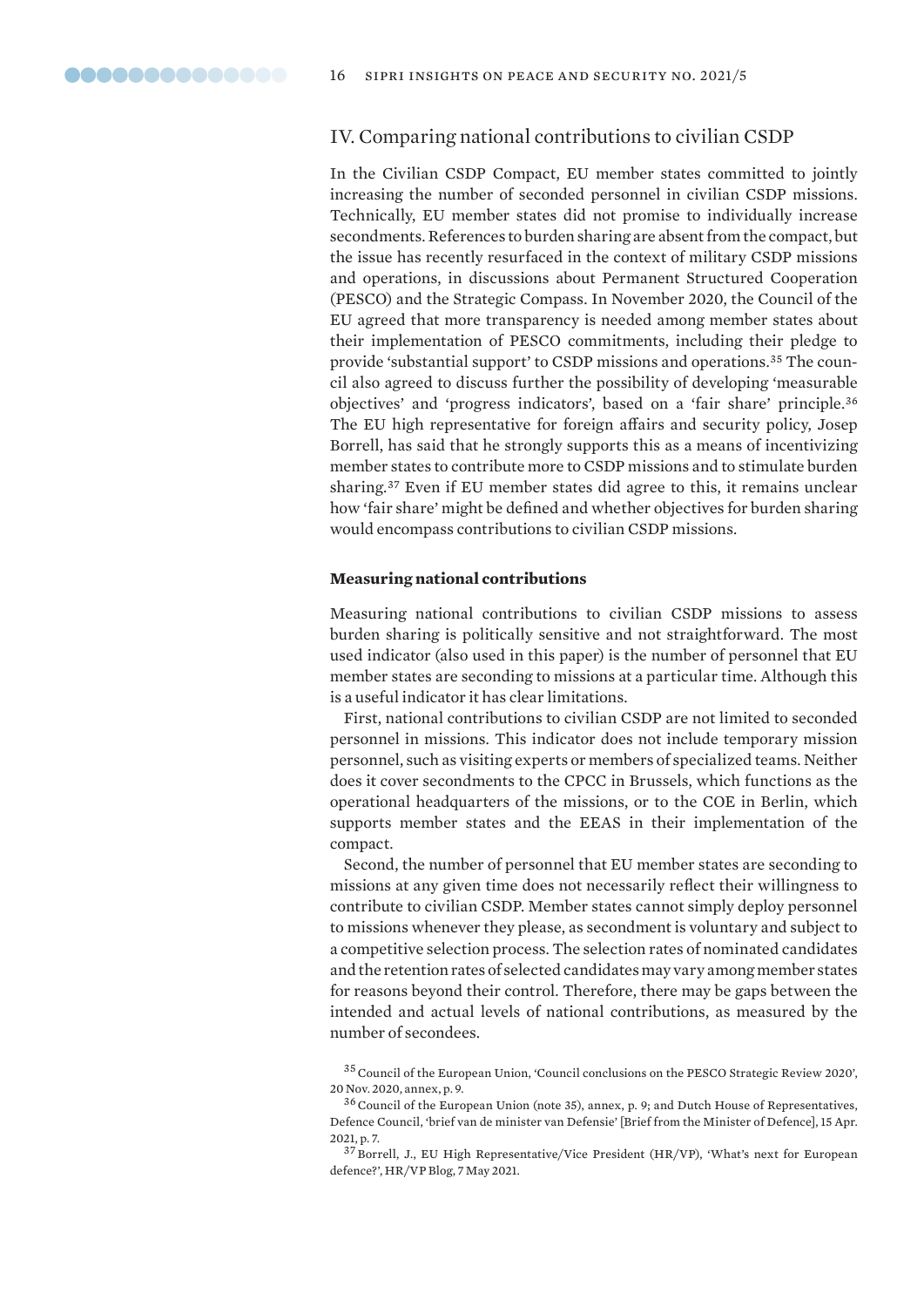<span id="page-16-0"></span>Third, quantitative indicators can measure personnel contributions but not capability, which has been defined as 'the ability to implement a given task'.<sup>38</sup> Measuring contributions in terms of the number of seconded personnel does not capture their relative quality and scarcity. Whereas some personnel contributions may be more or less expendable, others can fill critical gaps in a mission and are capability multipliers. Moreover, aside from budgetary considerations, the added value of seconded personnel is greater in some positions than in others. Contracted personnel may even be preferable in certain mission support functions, where they can provide greater continuity than seconded personnel. Neither are all seconded personnel active government employees borrowed from member states; a substantial proportion are in fact freelancers, who are effectively subcontracted by member states on behalf of missions.<sup>39</sup>

#### **Conceptualizing fair share contributions**

These limitations in terms of measuring national contributions can be overcome with additional indicators and better data. The quality of the available human resources statistics on civilian CSDP missions has already improved since the compact. This data may improve further now that the CPCC is operating a new human resources database, the Civilian Missions Application (CIMA). CIMA contains data as of June 2020 and has been integrated with the electronic recruitment system for the missions.<sup>40</sup> This should enable the CPCC to analyse more complete and more granular data, for example, linking data on nominations, selections and retention—broken down by member state and seconding authority—to specific posts within missions. Another useful indicator would be member states' annual expenditure on civilian crisis management. However, data on such expenditure remains hard to compile, especially as many member states do not have a dedicated budget line to cover the costs of their contributions to civilian CSDP.

Defining what constitutes fair or equitable burden sharing among EU member states is complicated in itself. Decisions on matters related to civilian CSDP require unanimity, which means that all 27 member states are equal in this regard. Yet member states are not equal in their means and abilities to contribute to CSDP. EU member states therefore contribute to the financing of the common costs of military missions and operations based on their gross national income (GNI). CPCC staffing reports on civilian missions include a table in which member states' contributions are compared against the relative size of their population (which favours member states with a high GNI per capita). Meanwhile, national contributions to the new standing corps of the European Border and Coast Guard Agency (Frontex) are based on a distribution key negotiated by member states.<sup>41</sup> All of these

<sup>38</sup> Mölling, C. and Schimmel, F., '[Upgrading Europe's civilian crisis management: A strategic](https://dgap.org/sites/default/files/article_pdfs/dgap-policy_brief-2020-28-en-graphic.pdf)  [planning process in ten steps](https://dgap.org/sites/default/files/article_pdfs/dgap-policy_brief-2020-28-en-graphic.pdf)', DGAP Policy Brief no. 28, Dec. 2020, p. 2.

<sup>39</sup> See Geneva Centre for Security Sector Governance, '[What works in career path development](https://issat.dcaf.ch/download/159804/3343302/What%20works%20in%20Career%20Path%20Development%20for%20Freelancers%20in%20Civilian%20CSDP%20missions%20-%20Good%20practices%20from%20EUMS.pdf)  [for freelancers in civilian CSDP missions: A review of EU MS good practices'](https://issat.dcaf.ch/download/159804/3343302/What%20works%20in%20Career%20Path%20Development%20for%20Freelancers%20in%20Civilian%20CSDP%20missions%20-%20Good%20practices%20from%20EUMS.pdf), May 2021.

 $^{40}$ European External Action Service, 'Civilian CSDP missions: Overview of recent events, spring [2021'](https://eeas.europa.eu/headquarters/headquarters-homepage/98782/civilian-csdp-missions-overview-recent-events-spring-2021_en), 20 May 2021.

<sup>41</sup>[Regulation \(EU\) 2019/1896 of the European Parliament and of the Council of 13 November 2019](https://eur-lex.europa.eu/legal-content/EN/TXT/PDF/?uri=CELEX:32019R1896&rid=2)  [on the European Border and Coast Guard and repealing Regulations \(EU\) No 1052/2013 and \(EU\)](https://eur-lex.europa.eu/legal-content/EN/TXT/PDF/?uri=CELEX:32019R1896&rid=2)  [2016/1624](https://eur-lex.europa.eu/legal-content/EN/TXT/PDF/?uri=CELEX:32019R1896&rid=2), *Official Journal of the European Union*, L295/1, 14 Nov. 2019, preamble, para. 60.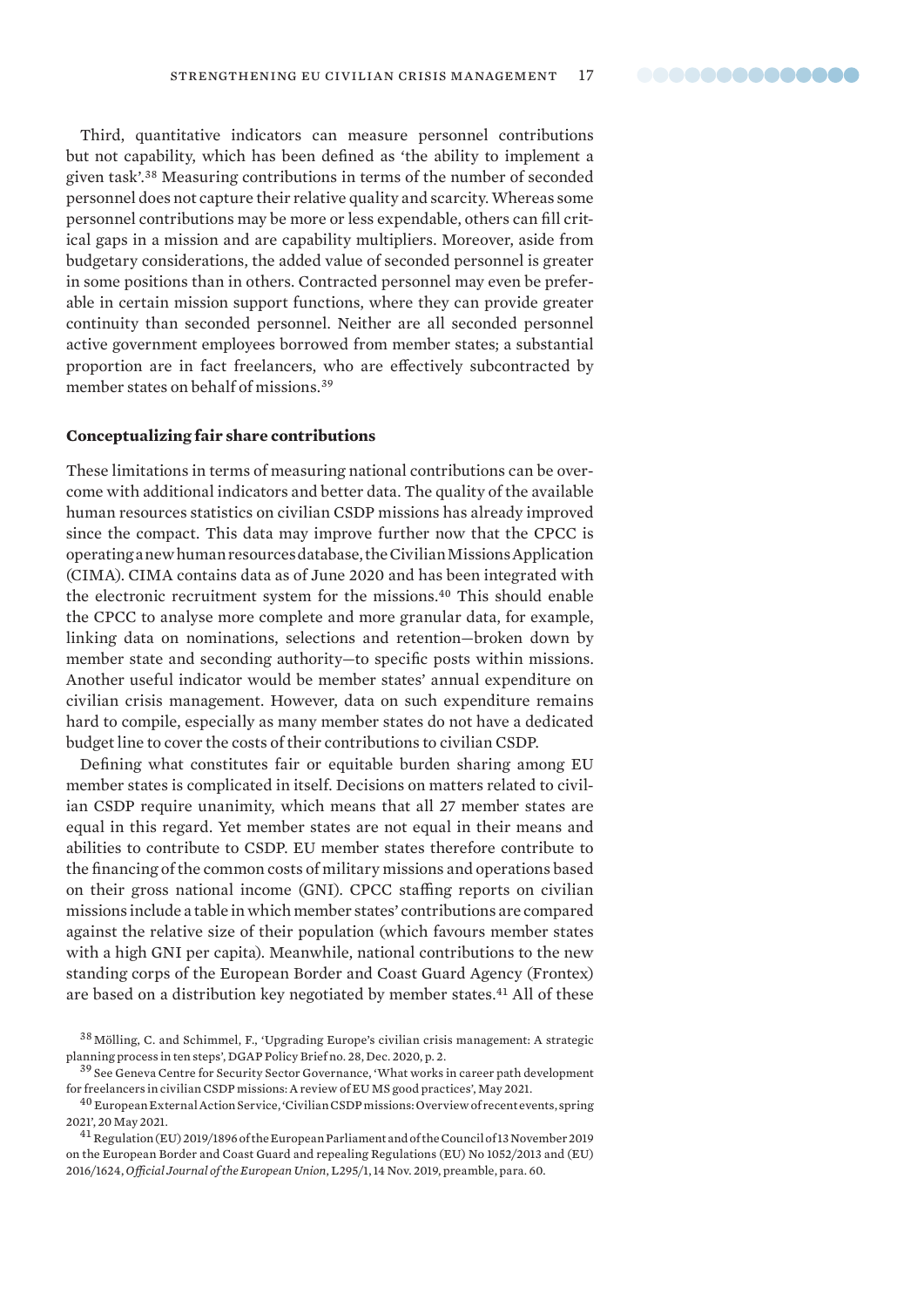

**Figure 7.** National contributions of personnel to civilian CSDP missions, average per year, 2018–21

CSDP = Common Security and Defence Policy; EU = European Union.

<span id="page-17-0"></span>

*Notes*: Countries are ranked by the average size of their contribution in 2021. Annual averages are based on bimonthly data and rounded to the closest integer. The averages for 2021 are based on data up until 31 Aug. 2021.

*Source*: SIPRI Multilateral Peace Operations Database, accessed Nov. 2021, <https://www.sipri.org/databases/pko>.

ways have their advantages and disadvantages, but they illustrate that differences between EU member states must be considered when comparing contributions to CSDP.

# **National contributions since the compact**

National contributions to civilian CSDP missions are not divided evenly among EU member states. Neither did all member states contribute evenly to the net increase in secondments in the years following the compact. Indeed,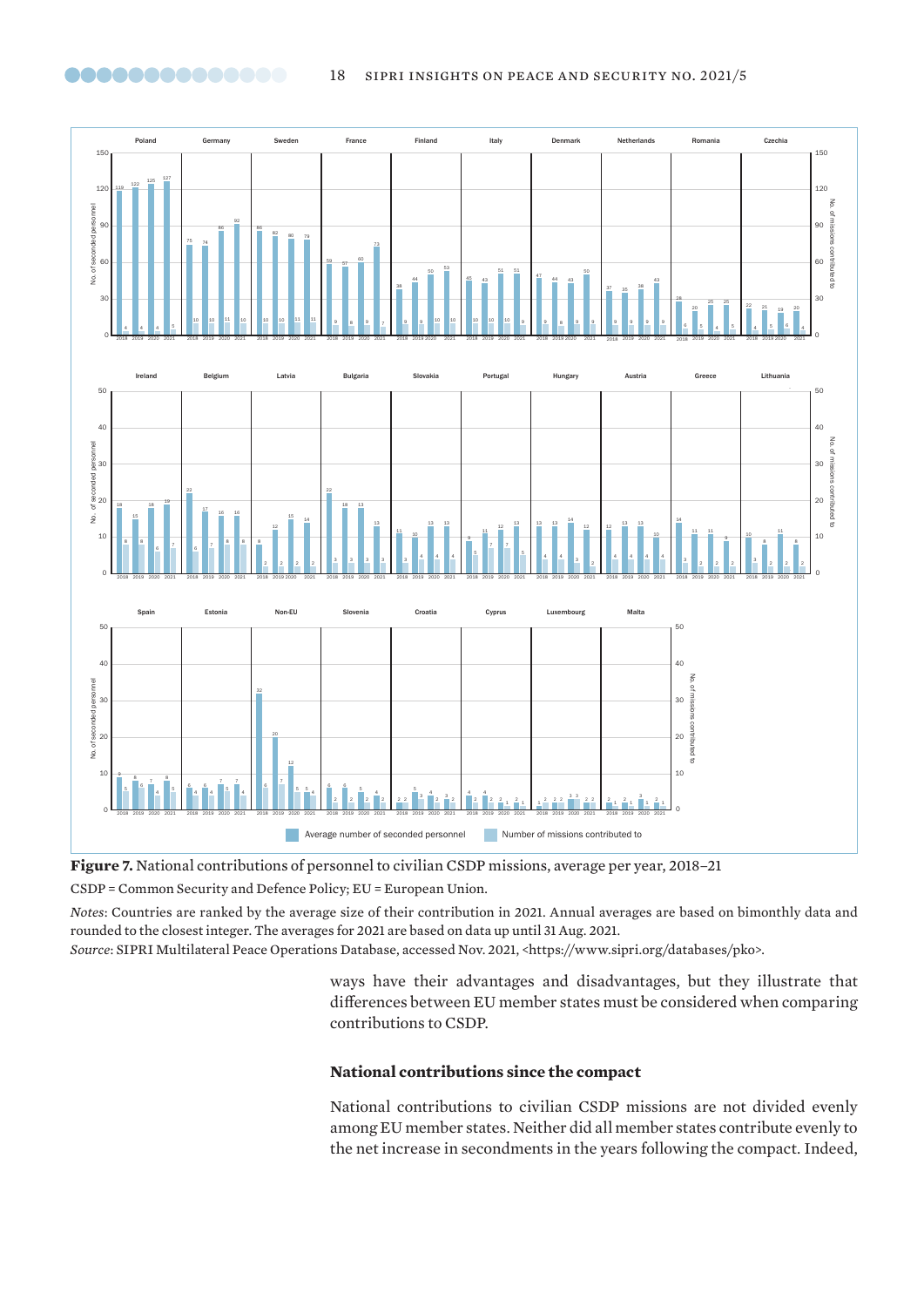<span id="page-18-0"></span>



CSDP = Common Security and Defence Policy; EU = European Union.

*Notes*: Countries are ranked by the average size of their contribution in 2021. Annual averages are based on bimonthly data and rounded to the closest integer. The averages for 2021 are based on data up until 31 Aug. 2021.

*Source*: SIPRI Multilateral Peace Operations Database, accessed Nov. 2021, <https://www.sipri.org/databases/pko>.

the gap between top contributors and the rest has widened rather than narrowed.

In 2021, as in previous years, the top contributors of personnel to civilian CSDP missions are Poland, Germany, Sweden, France, Finland, Italy, Denmark and the Netherlands (see figure 7). Each of these eight member states provides between 5 per cent and 16 per cent of all seconded personnel across the 11 missions. Except for Poland and France, they are all contributing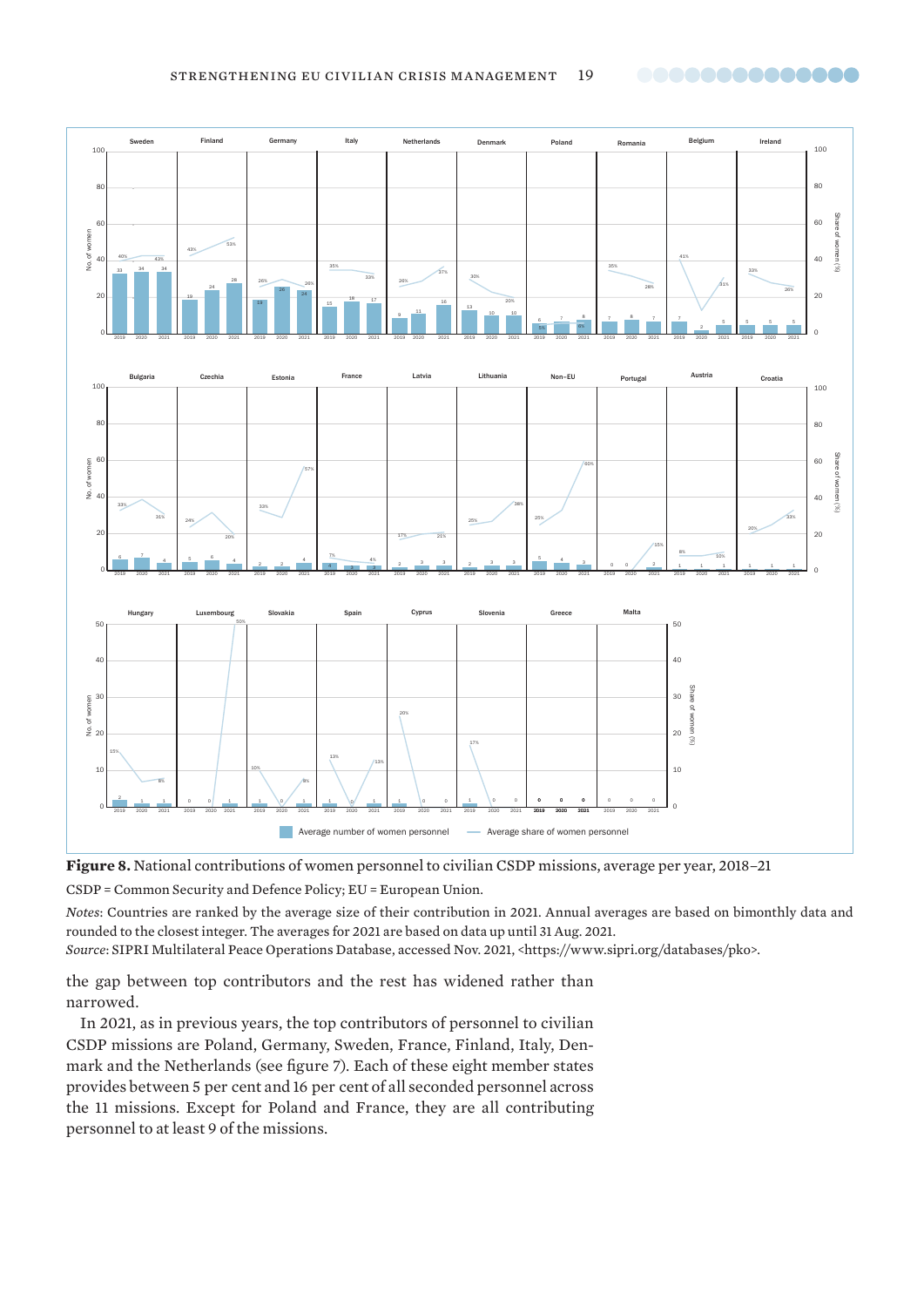<span id="page-19-0"></span>The eight top contributors accounted for 73 per cent of all seconded personnel in missions in 2021, up from 67 per cent in 2018. In several missions, especially those in the Middle East and North Africa and the Sahel, this share is even higher. Coincidentally, these eight member states also account for 73 per cent of the GNI of the EU (based on GNI in 2019, excluding the UK). Indeed, most member states have been contributing as much or more to civilian CSDP than to the EU's GNI in the past years. The only member states that have not are Austria, Belgium, France, Germany, Italy and Spain.

Fourteen EU member states contributed more personnel in 2021 (on average) than in 2018. This included all eight top contributors, except Sweden. The national contributions of Germany (+17), France (+14) and Finland (+15) increased the most in absolute terms. Germany and Finland increased their secondments to several missions, while all of France's additional secondments went to EUCAP Sahel Mali and the new EUAM RCA. EU member states that have nationals currently serving as heads of mission have often increased their secondments to these missions in particular: Finland in Ukraine, France in Mali, Germany in Iraq and Niger, Ireland in Somalia, Italy in Libya and Portugal in CAR.

Twelve EU member states contributed as many or fewer personnel in 2021 than in 2018. Most of these decreases were relatively minor and likely caused by the downgrading of EULEX Kosovo, to which many of these countries have been sending most of their secondees. Sweden has provided fewer personnel in 2021 than in 2018, but it is still the third-largest contributor, after Poland and Germany, accounting for 10 per cent of all seconded personnel in missions.

The national contribution that has decreased the most since the compact is that of the UK, which left the EU and therefore ended its participation in civilian CSDP in 2020. The British contingent in missions consisted of 21 personnel in 2018 (on average) and almost 100 personnel in 2013. There is a commitment in the compact to promote personnel contributions by third states, but there are no indications that the UK intends to resume participation in civilian CSDP missions any time soon. Personnel contributions by non-EU members in general decreased from 32 in 2018 to 5 in 2021. Canada, Norway and Switzerland are the only remaining third state contributors.

### **Women in national contributions**

Most top contributors to civilian CSDP missions are also providing a relatively high number of women personnel (see figure 8). Sweden, Finland, Germany, Italy and the Netherlands have the highest number of women in their national contributions. Together, they are providing 65 per cent of all women seconded personnel in 2021 (on average), up from 57 per cent in 2019 (the first year for which this data is available). These five member states have all been contributing more women personnel to missions in the years since the compact, especially Finland (+9) and the Netherlands (+7). The average number of women in the national contributions of each of the other 22 member states did not change much in the same period.

The five member states that are seconding the most women personnel in absolute terms are also scoring well in terms of the gender balance of their national contributions. As such, these member states have a large positive effect on the representation of women in civilian CSDP missions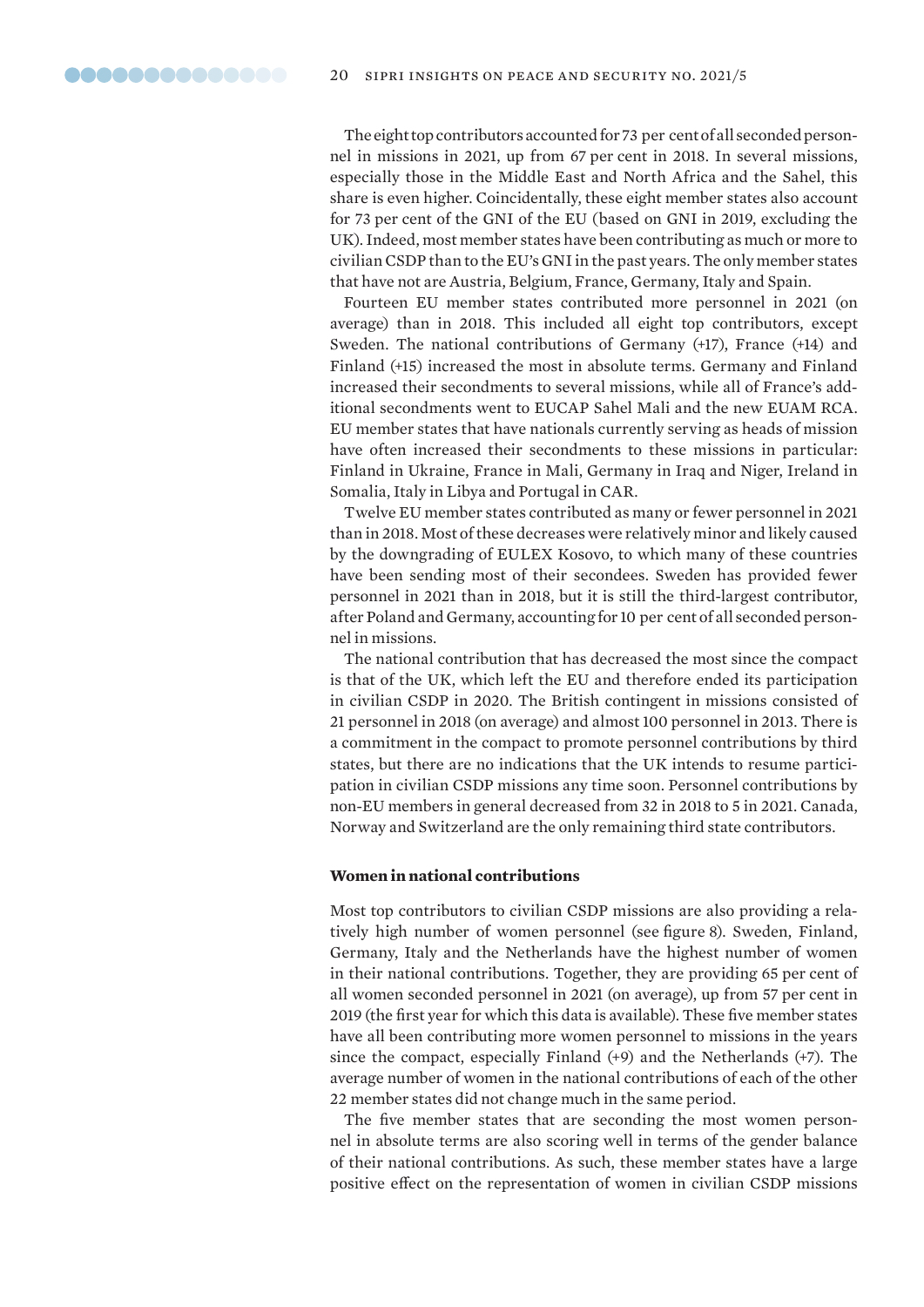<span id="page-20-0"></span>overall, especially among the seconded personnel. The share of women seconded personnel across all missions has remained relatively stable since the compact—at around 24 per cent—although there are signs of a gradual increase since August 2019. The share of women has been substantially higher (and increasing) among the personnel seconded by Sweden, Finland, Germany, Italy and the Netherlands. The median share of women in their national contributions increased from 35 per cent in 2019 to 38 per cent in 2021. Finland, which has explicitly committed to achieving gender parity in its contributions, seconded more women than men to civilian CSDP missions in 2021 (53 per cent on average). In the national contributions of the other 22 member states, the median share of women fell from 17 per cent to 16 per cent. Some smaller member states in this group have maintained relatively high shares of women among their secondees, such as Bulgaria, Estonia and Lithuania. Meanwhile, women have been particularly underrepresented in the national contributions of some of the largest member states, such as France, Poland and Spain.

#### **The need for more and better data**

The available data clearly demonstrates that some EU member states have been more effective than others in promoting a better representation of women in missions through their national contributions. However, it remains difficult to assess whether the member states that contribute many women personnel are actually contributing to a better gender balance across different parts of the missions. This requires data that can show which posts in missions each member state (or better still, each seconding authority) is filling with its secondments. Such data is not yet sufficiently available. Most of the EU member states that are contributing many women personnel have in common that they can second freelancers and contribute non-operational personnel for mission support and administrative functions.<sup>42</sup> This implies that they have access to larger candidate pools and more options to pursue vacancies for which it is easier to attract women candidates. Combined with political incentives or targets, these member states might end up seconding more women to those parts of missions in which women are already well represented. Such efforts risk exacerbating gender segregation within missions instead of reducing it.<sup>43</sup> This highlights the importance of more fine-grained data on both the nomination and selection of candidates in order to understand the effects of gender-balancing efforts and prevent unintended consequences.

Although there is currently no data available that breaks down national contributions by type of seconding authority or uniformed service, it is evident that the member states which are sending gendarmeries to missions tend to have few women among their secondees. Going forward, data from CIMA might clarify to what extent certain missions and certain contributors are relying on active (or former) military police, and to what extent women are underrepresented in this personnel category.<sup>44</sup> Such insights will be particularly useful in case member states are considering raising their

<sup>43</sup> See e.g. Savoranta, V. and Pitkäjärvi, K., '[The road to 40%: Recruiting women in Finnish civilian](https://www.cmcfinland.fi/wp-content/uploads/2020/10/CMC-Finland-Working-Papers__Series-1-WEB-SAAVUTETTAVA.pdf)  [crisis management'](https://www.cmcfinland.fi/wp-content/uploads/2020/10/CMC-Finland-Working-Papers__Series-1-WEB-SAAVUTETTAVA.pdf), CMC Finland Working Papers, vol. 8, 1/2020, Oct. 2020.

<sup>42</sup> Geneva Centre for Security Sector Governance (note 39).

<sup>44</sup> European External Action Service (note 40).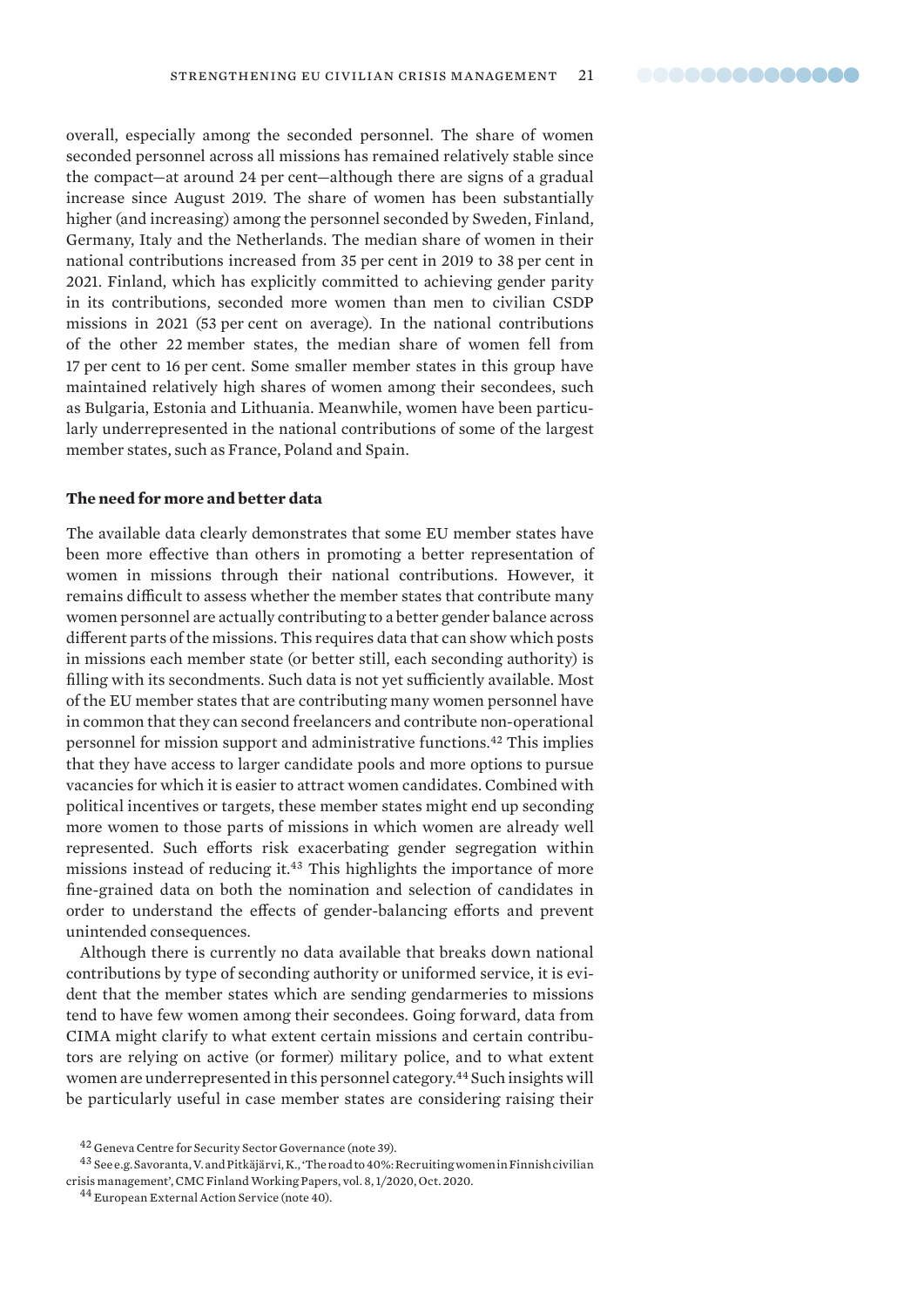<span id="page-21-0"></span>level of ambition in promoting women's representation in missions beyond the compact and potentially setting targets to this end. This is relevant not least because missions in CAR, Mali and Niger are advising and training local gendarmerie forces as part of their mandates, which means that these will likely remain important capability requirements for civilian CSDP in the coming years.

# V. Policy recommendations

The civilian CSDP Compact has been the most serious attempt to date to strengthen civilian CSDP. Three years into the implementation of the compact, EU member states and the EEAS have made notable progress on several of its commitments. However, progress on the commitments to increase the number and share of seconded personnel in missions, and to promote a better representation of women in them, has been mixed at best. Whereas secondments to missions have increased in absolute terms since the compact, enabled by the expansion of several missions, the share of seconded personnel has fallen to 62 per cent overall and has reached even lower levels in some of the missions. Women's representation has not increased overall, although it has visibly improved in some missions and among heads of mission. Several EU member states have increased their personnel contributions since the compact, but not enough to prevent a steady increase of contracted personnel in missions, including in operational positions. As a consequence, it has become increasingly unlikely that the aim to raise the share of seconded personnel to 70 per cent can be achieved by mid 2023, when the compact is due to be delivered.

# **Recommendations regarding the implementation of the Civilian CSDP Compact**

- 1. EU member states should nominate more candidates for posts in civilian CSDP missions. They should prioritize operational positions, especially in missions with low shares of seconded personnel, and especially in posts previously held by contracted personnel.
- 2. EU member states should especially nominate more women candidates, prioritizing posts with management responsibilities and operational positions.
- 3. EU member states should encourage, when possible, tour-ofduty extensions for their seconded personnel, especially for women personnel.
- 4. EU member states and the EEAS should meanwhile anticipate the failure to achieve 70 per cent seconded personnel by mid 2023. The EEAS should prepare an analysis and a communication strategy explaining why the target may be missed; and it should explore alternative indicators on recruitment, retention, vacancies and budget allocations, to see whether these might be used to show progress towards the more effective staffing of missions.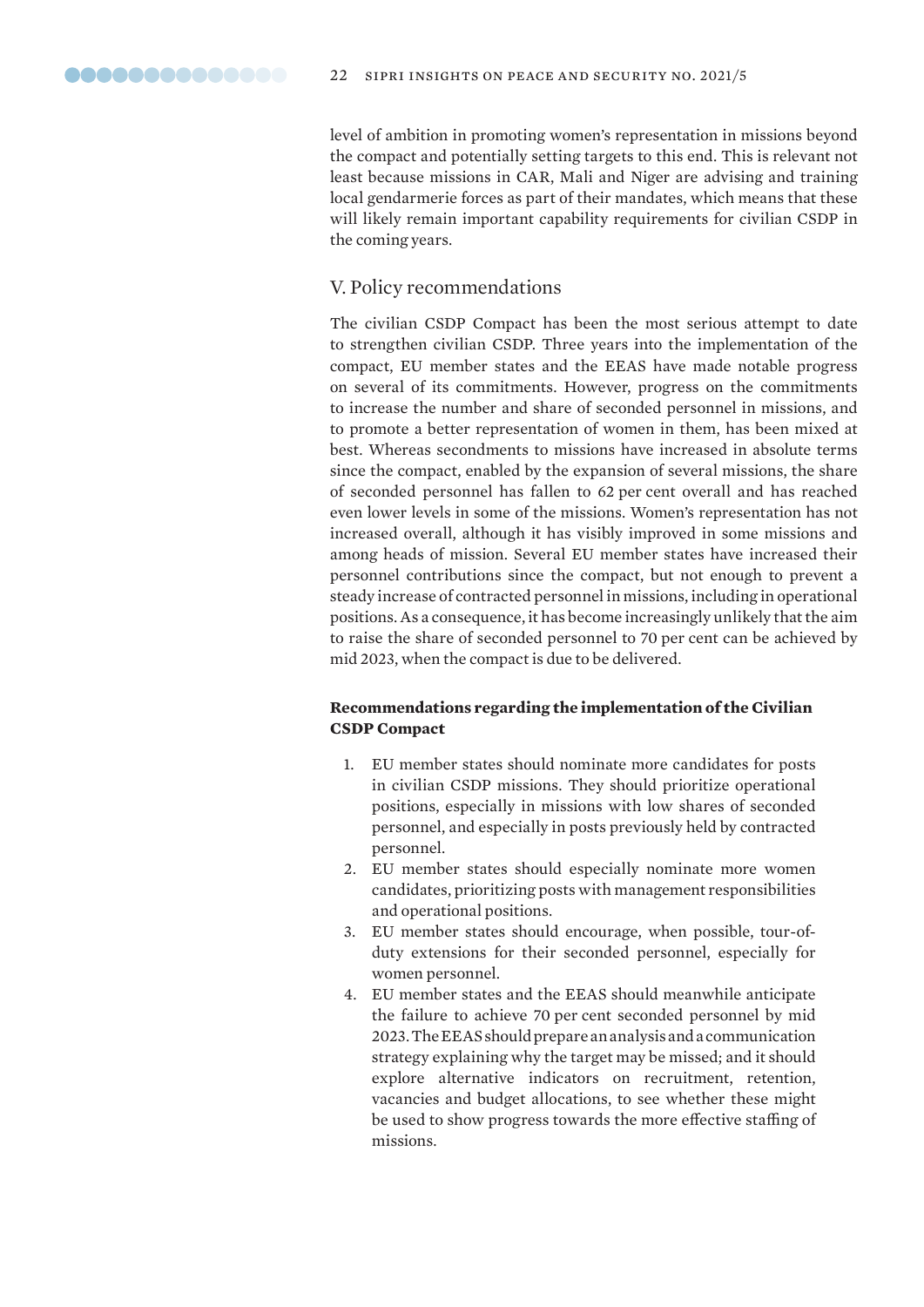- 5. EU member states that do not yet have dedicated budget lines for participation in civilian CSDP missions should establish them. In the meantime, they should calculate their expenditure on civilian CSDP since the compact and report these to the EEAS, in order to: (*a*) better assess national contributions and enable comparisons; (*b*) identify inefficiencies in expenditure; (*c*) monitor impacts of the Covid-19 pandemic on national budgets; and (*d*) establish baselines to compare with expenditure beyond 2023.
- 6. The EEAS should invest in additional analytical and technical capacity within the mission personnel division of the CPCC, so that it can produce more frequent and more in-depth analysis of human resources statistics and fully exploit the potential of the new human resources database, CIMA. Among other things, this will be critical for monitoring the effects of the forthcoming CPCC gender strategy and action plan on the recruitment and retention of women personnel in missions.
- 7. The EEAS should conduct or commission a comprehensive study on the reasons why actual and potential mission members (both men and women) decide for or against joining, staying or returning to civilian CSDP missions. The study should be structured in such a way that it can be replicated by different seconding authorities and applied to different contexts. It could in turn inform a feasibility study on the potential costs and benefits of revising the EEAS policy on non-family missions.
- 8. The EEAS should finalize the reviews of the recruitment policy and procedures for civilian CSDP missions, as well as the employment status of international contracted staff, as per the compact and the 2019 Joint Action Plan with the European Commission.<sup>45</sup>

45 Council of the European Union, Joint Staff Working Document, Joint Action Plan Implementing [the Civilian CSDP Compact](https://data.consilium.europa.eu/doc/document/ST-8962-2019-INIT/en/pdf), 8962/19, 30 Apr. 2019.